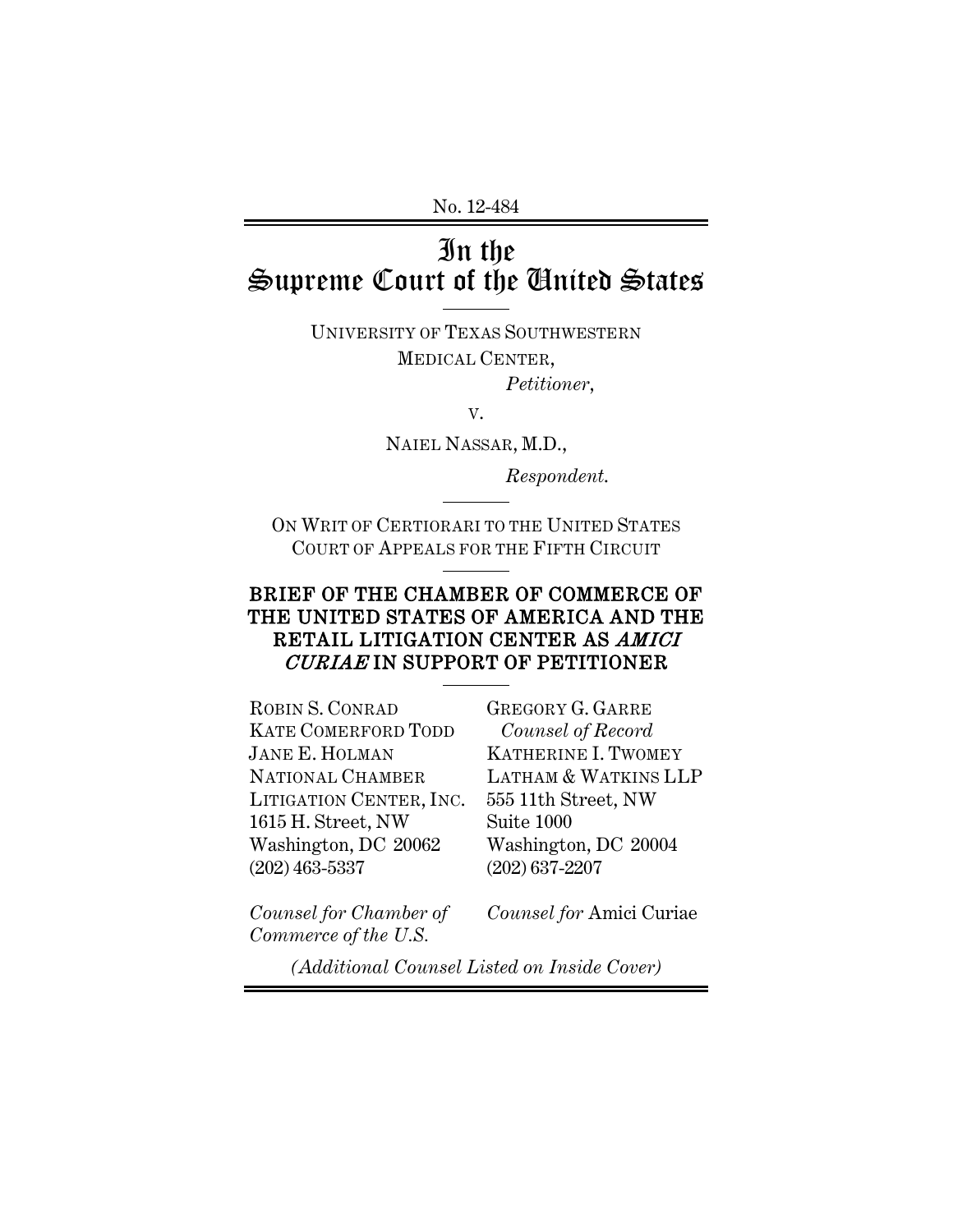DEBORAH WHITE RETAIL LITIGATION **CENTER** 1700 N. Moore Street Suite 2250 Arlington, VA 22209 (703) 841-2300

*Counsel for Retail Litigation Center, Inc.*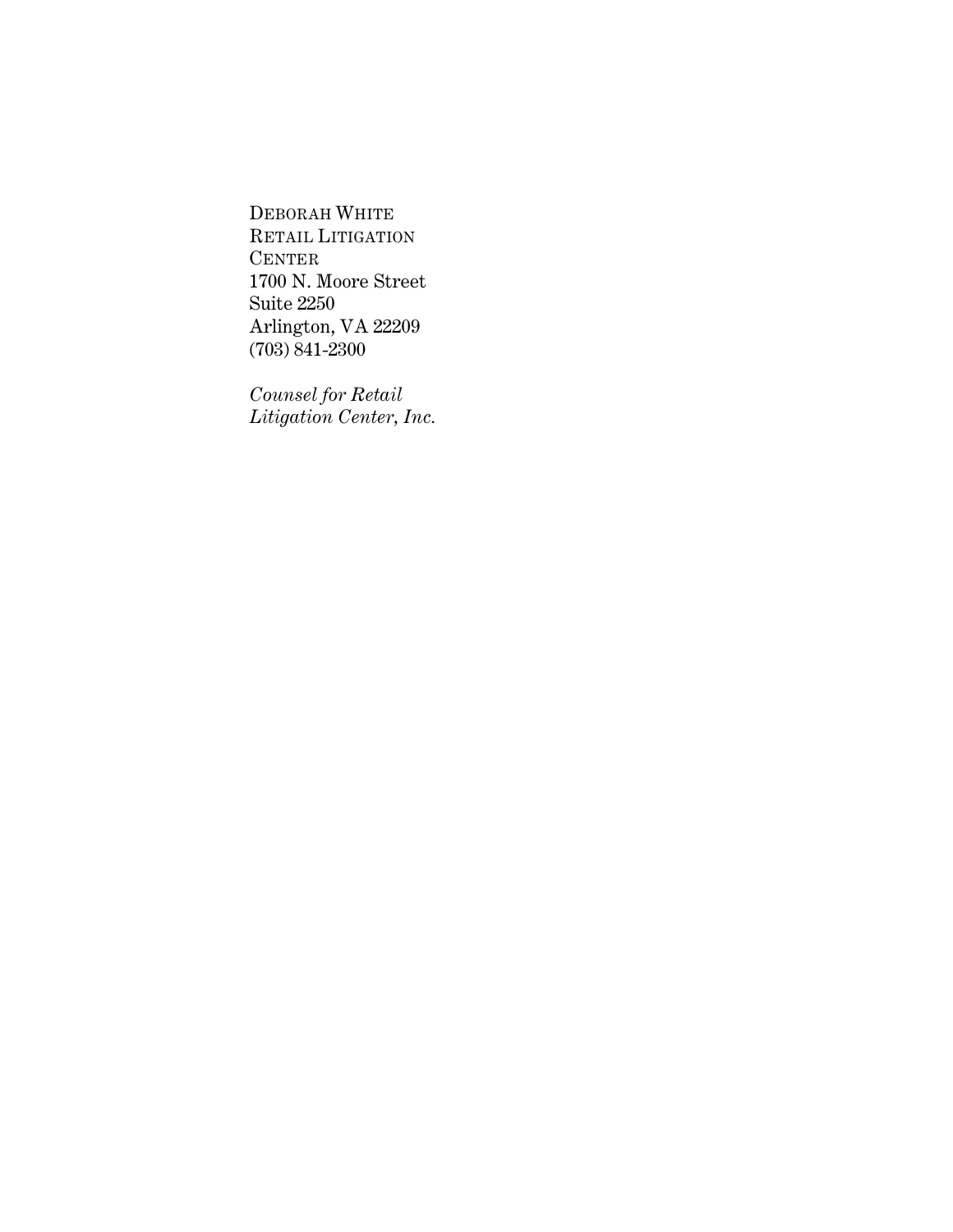## TABLE OF CONTENTS

|     | Page                                                                                                      |  |
|-----|-----------------------------------------------------------------------------------------------------------|--|
|     |                                                                                                           |  |
|     |                                                                                                           |  |
|     | INTRODUCTION AND SUMMARY OF                                                                               |  |
|     |                                                                                                           |  |
| I.  | GROSS COMPELS THE CONCLUSION<br>THAT THERE IS NO MIXED-MOTIVE<br>LIABILITY<br>FOR TITLE VII               |  |
| II. | MIXED-MOTIVE LIABILITY FOR TITLE<br>VII RETALIATION CLAIMS WILL<br>SUBSTANTIAL COSTS ON<br>IMPOSE         |  |
|     | Mixed-Motive Liability Substantially<br>A.<br>Lowers The Bar For Retaliation                              |  |
|     | The Spike In Retaliation Claims<br>B.<br>Generally Magnifies These Concerns  16                           |  |
|     | $C_{\cdot}$<br>The Increase In Retaliation Charges<br>Will Impose Significant Costs On                    |  |
|     | III. MIXED-MOTIVE LIABILITY FOR TITLE<br>RETALIATION CLAIMS ALSO<br>VII —<br>WOULD CREATE A HOST OF OTHER |  |
|     |                                                                                                           |  |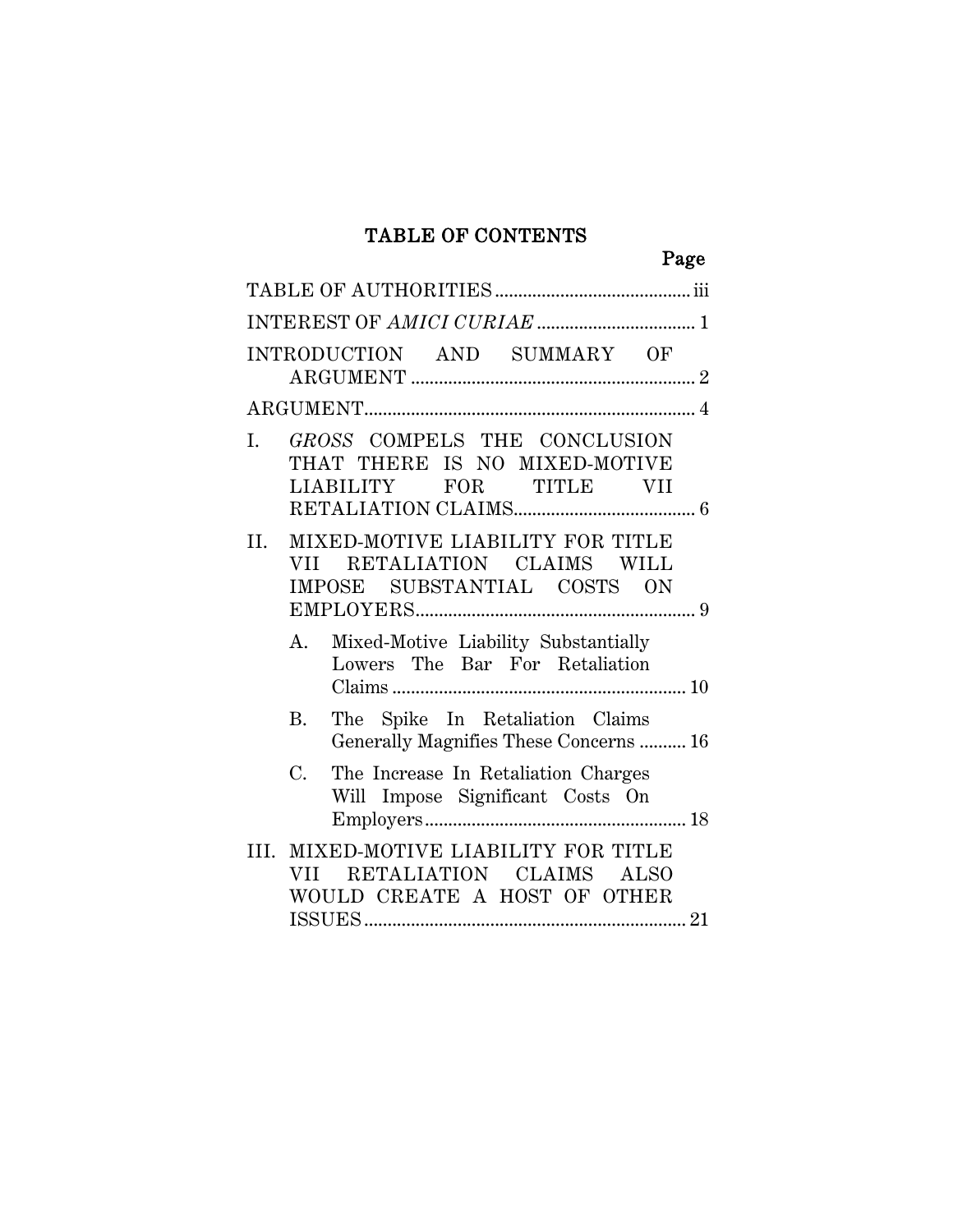## TABLE OF CONTENTS—Continued Page(s)

| A. |  | Adopting Mixed-Motive Liability Will |  |
|----|--|--------------------------------------|--|
|    |  | Invite If Not Exacerbate The         |  |
|    |  | Confusion That Followed Price        |  |
|    |  |                                      |  |
| B. |  | Adopting Mixed-Motive Liability Will |  |
|    |  |                                      |  |
|    |  |                                      |  |
|    |  |                                      |  |

ii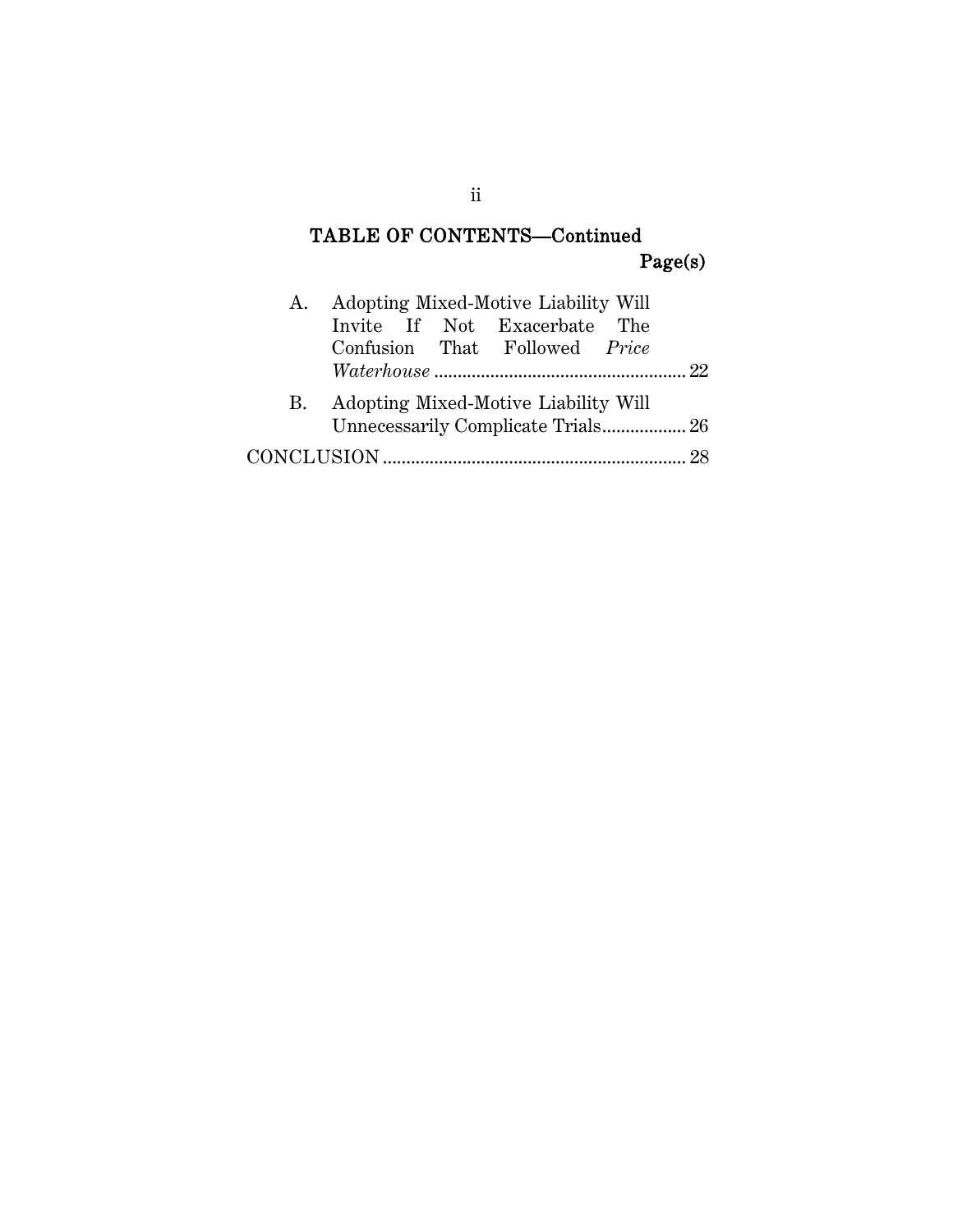## TABLE OF AUTHORITIES

### CASES

| Ashcroft v. Iqbal,                                        |
|-----------------------------------------------------------|
| Bell Atlantic Corp. v. Twombly,                           |
| Burlington Northern & Santa Fe Railway Co.<br>$v.$ White, |
|                                                           |
| Celotex Corp. v. Catrett,                                 |
|                                                           |
| Crawford v. Metropolitan Government,                      |
|                                                           |
| Desert Palace, Inc. v. Costa,                             |
|                                                           |
| Elkins v. United States,                                  |
|                                                           |
| <i>Fairley v. Andrews,</i>                                |
| 578 F.3d 518 (7th Cir. 2009), cert. denied,               |
|                                                           |
| Gross v. FBL Financial Services, Inc.,                    |
|                                                           |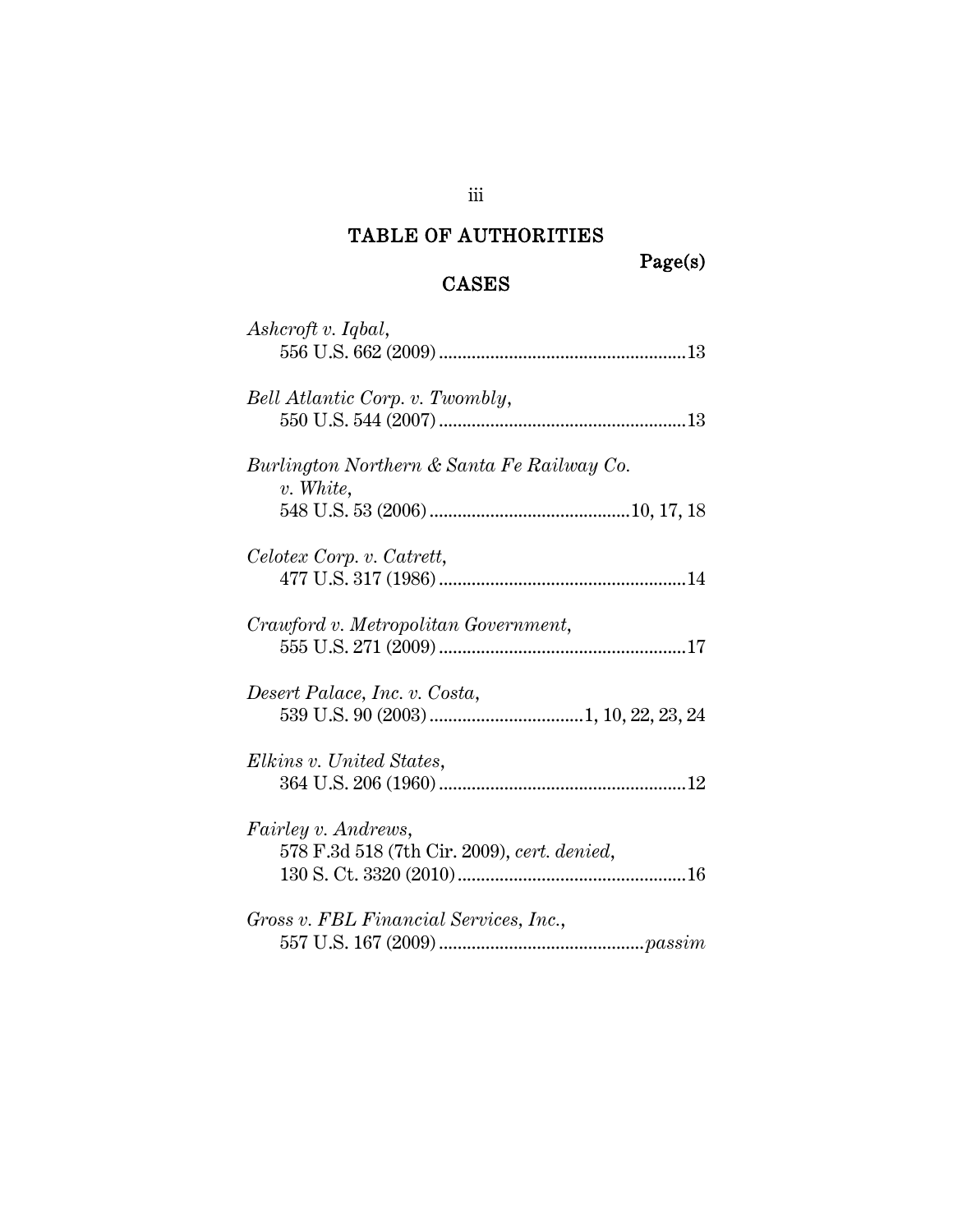| Hazen Paper Co. v. Biggins,                       |
|---------------------------------------------------|
| Lewis v. Humboldt Acquisition Corp.,              |
| Marks v. United States,                           |
| McDonald v. Santa Fe Trail Transportation<br>Co., |
| Palmquist v. Shinseki,                            |
| Price Waterhouse v. Hopkins,                      |
| Reeves v. Sanderson Plumbing Products, Inc.,      |
| Robinson v. Shell Oil Co.,                        |
| Smith v. Xerox Corp.,                             |
| St. Mary's Honor Center v. Hicks,                 |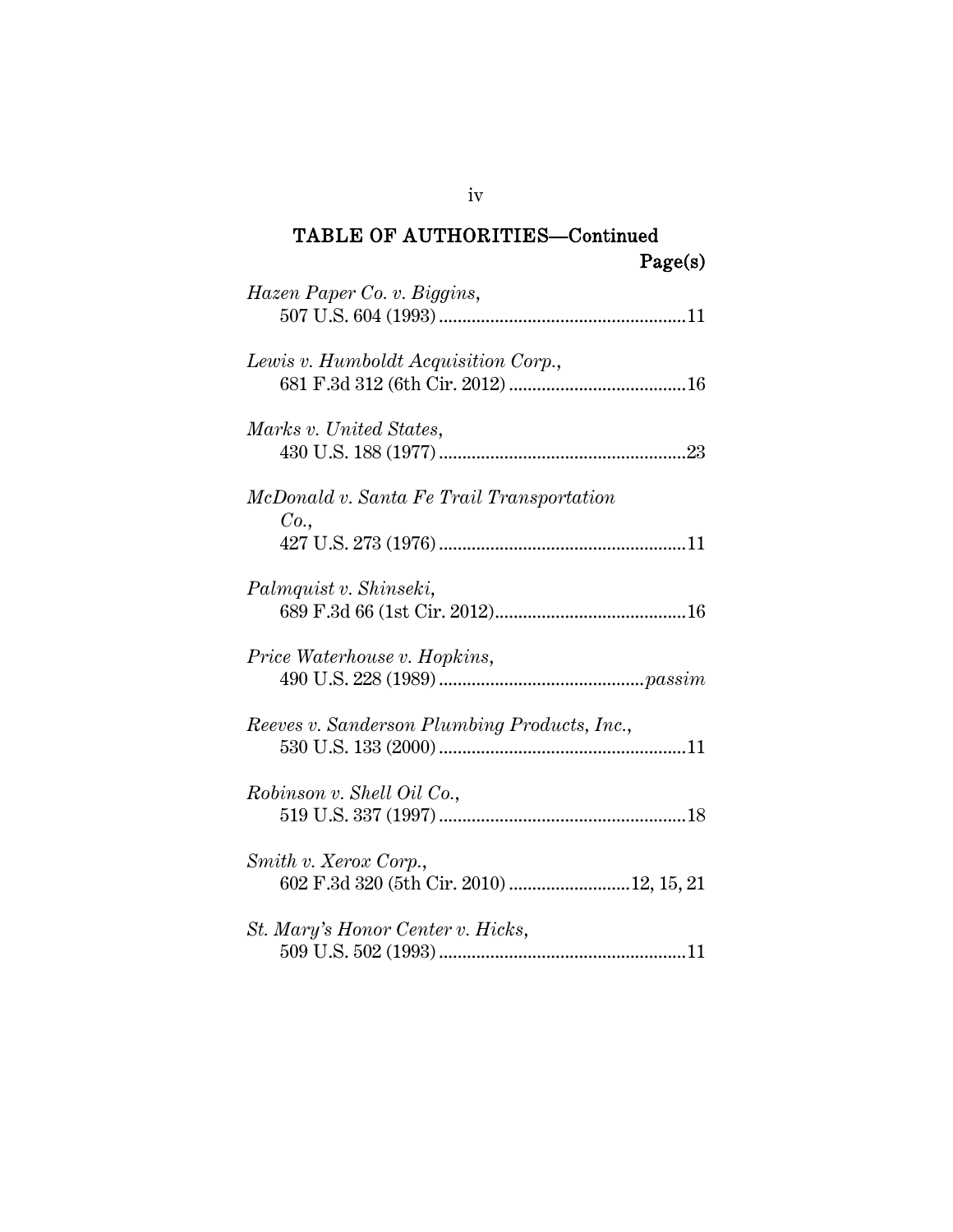| Texas Department of Community Affairs v.<br>Burdine, |    |
|------------------------------------------------------|----|
|                                                      |    |
| Thompson v. North American Stainless, LP,            |    |
| United Steelworkers of America v. Weber,             | 21 |

## **STATUTES**

| Pub. L. No. 102-166, §§ 102, 109, 105 Stat. 1071, |
|---------------------------------------------------|

v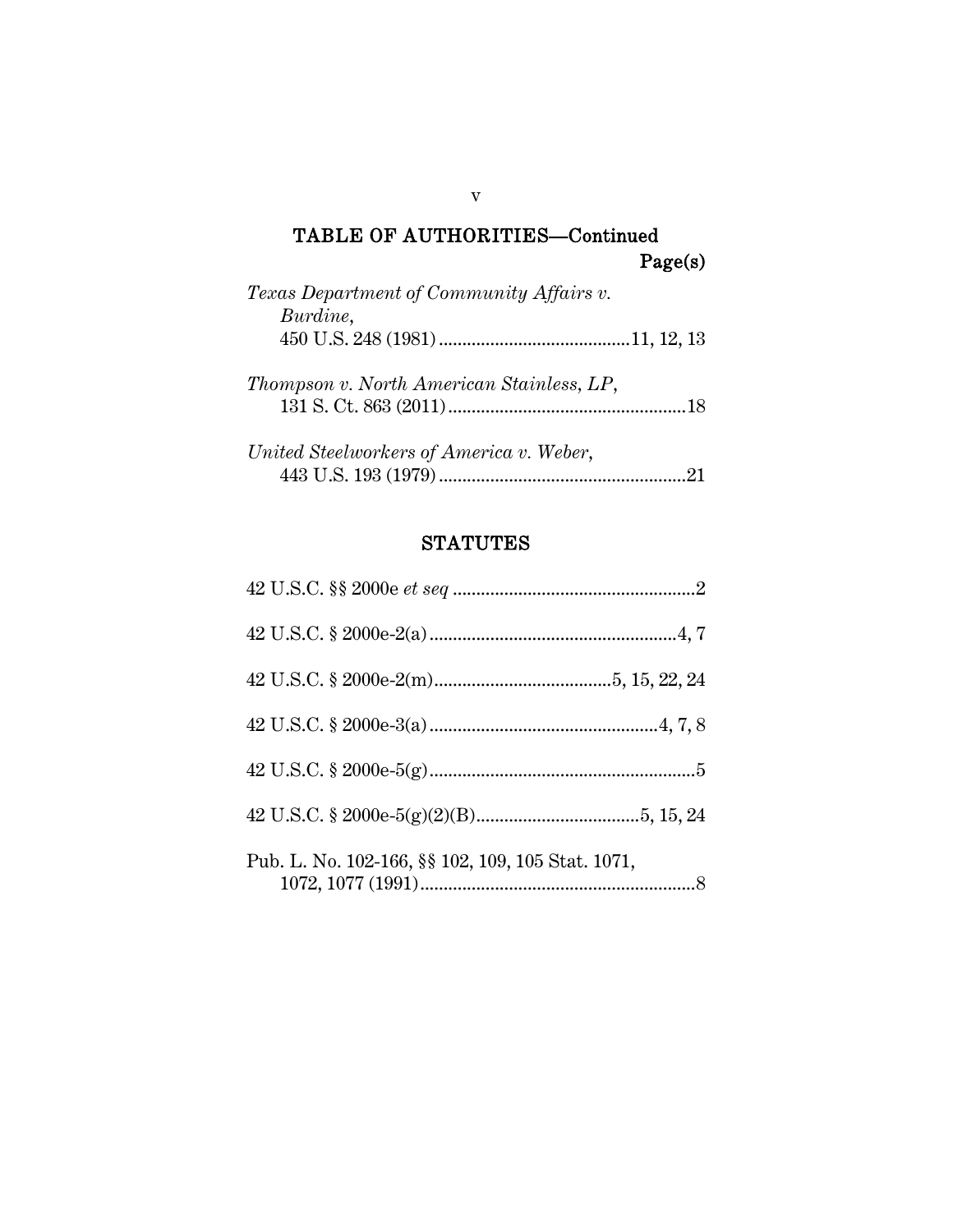## OTHER AUTHORITIES

| James Concannon, Reprisal Revisited: Gross v.      |
|----------------------------------------------------|
| FBL Financial Services, Inc. and the End of        |
| Mixed-Motive Title VII Retaliation, 17 Tex.        |
|                                                    |
| EEOC, Charge Statistics FY 1997-FY 2011,           |
| <i>available at http://www.eeoc.gov/eeoc/</i>      |
| statistics/enforcement/charges.cfm (last           |
|                                                    |
|                                                    |
| EEOC, EEOC Directives Transmittal No.              |
| 915.003, Compliance Manual, Section 8:             |
| Retaliation (May 20, 1998), <i>available at</i>    |
| http://www.eeoc.gov/policy/docs/retal.pdf 15       |
|                                                    |
|                                                    |
|                                                    |
| Jessica Fink, Unintended Consequences: How         |
| Antidiscrimination Litigation Increases            |
| Group Bias in Employer-Defendants, 38              |
|                                                    |
| Jessica K. Fink, Protected By Association? The     |
| Supreme Court's Incomplete Approach To             |
|                                                    |
| Defining The Scope Of The Third-Party              |
| <i>Retaliation Doctrine</i> , 63 Hastings L.J. 521 |
|                                                    |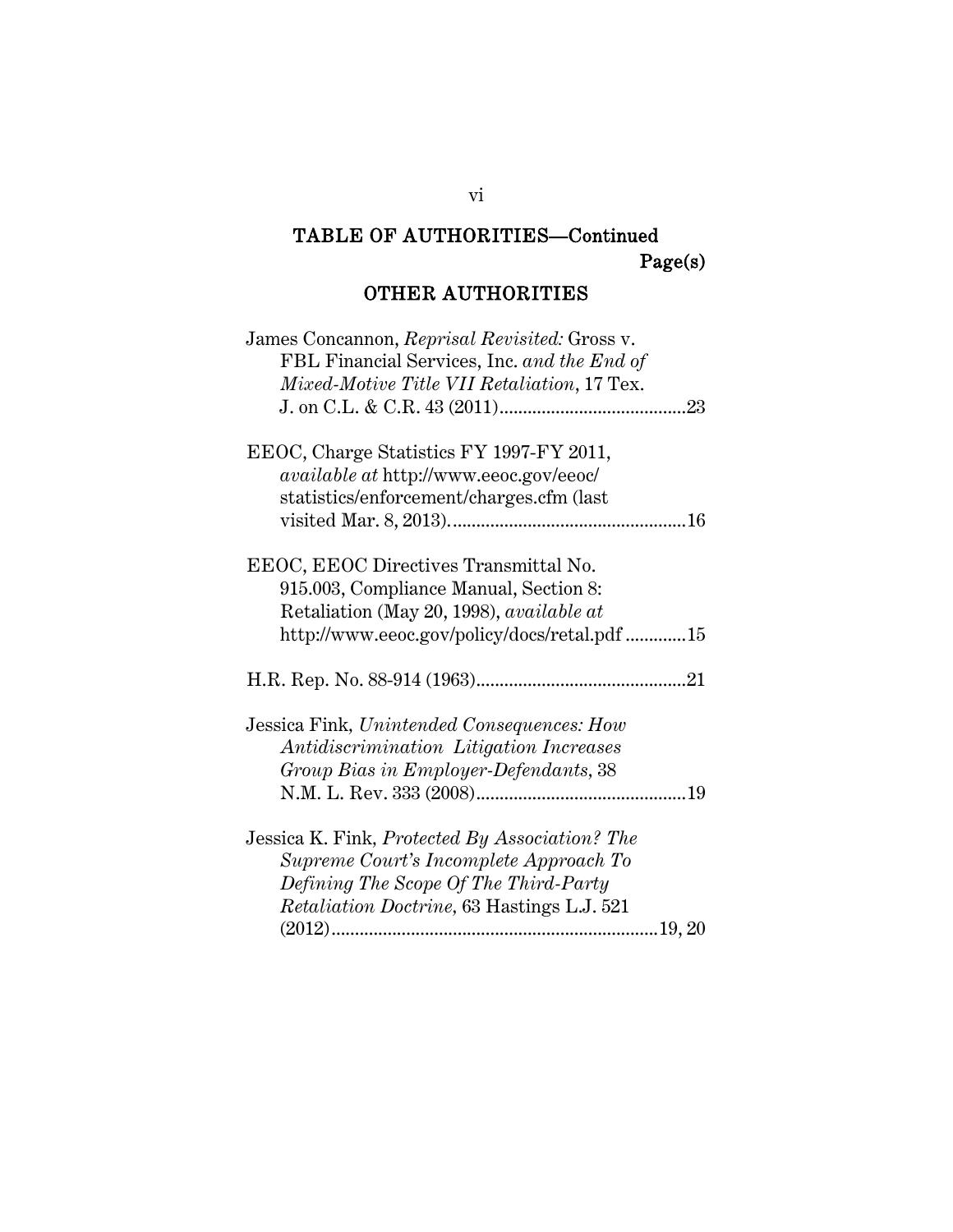| Lewis L. Maltby, <i>Private Justice: Employment</i><br>Arbitration and Civil Rights, 30 Colum.                                                                                                                                   |  |
|----------------------------------------------------------------------------------------------------------------------------------------------------------------------------------------------------------------------------------|--|
| 2 James Wm. Moore, Moore's Federal Practice                                                                                                                                                                                      |  |
| Scott Park, Mixed-Motive Discrimination<br>Cases And Summary Judgment, 57 United<br>States Attorneys' Bulletin 25 (May 2009),<br><i>available at</i><br>http://www.justice.gov/usao/eousa/foia_read                              |  |
| Kaitlin Picco, The Mixed-Motive Mess: Defining<br>and Applying a Mixed Motive Framework,                                                                                                                                         |  |
|                                                                                                                                                                                                                                  |  |
| David Sherwyn & Michael Heise, The Gross<br><b>Beast of Burden of Proof: Experimental</b><br>Evidence on How the Burden of Proof<br><i>Influences Employment Discrimination</i><br>Case Outcomes, 42 Ariz. St. L.J. 900 (2010)25 |  |
| David Sherwyn et al., Assessing the Case for<br><i>Employment Arbitration: A New Path for</i><br>Empirical Research, 57 Stan. L. Rev. 1557,                                                                                      |  |

vii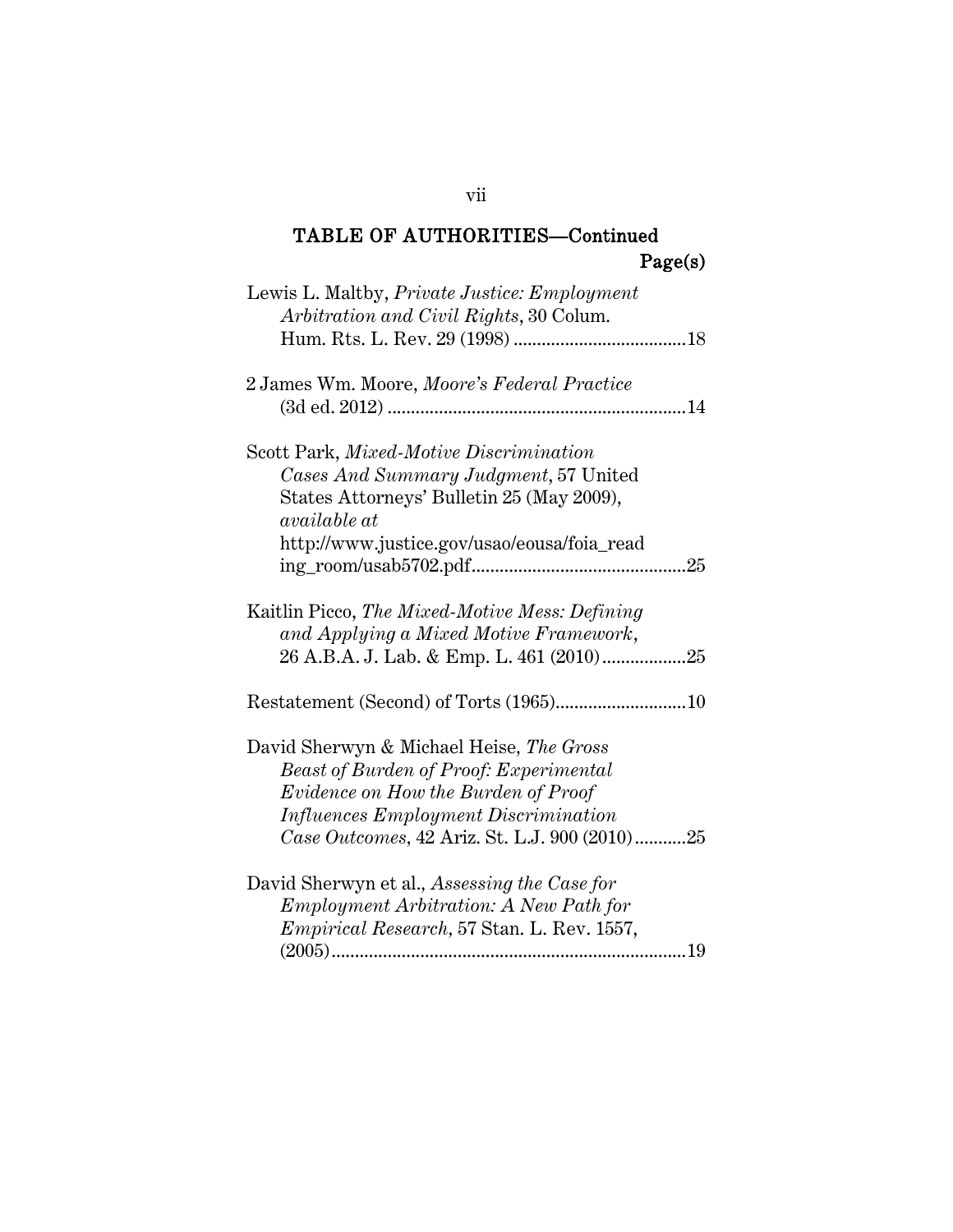| David Sherwyn et al., In Defense of Mandatory  |
|------------------------------------------------|
| Arbitration of Employment Disputes:            |
| Saving the Baby, Tossing out the Bath          |
| Water, and Constructing a New Sink in the      |
| <i>Process</i> , 2 U. Pa. J. Lab. & Emp. L. 73 |
| -20                                            |
| Webster's Third New International Dictionary   |
|                                                |
| 5B Charles Alan Wright & Arthur R. Miller,     |
| Federal Practice and Procedure (3d ed.         |
|                                                |
| 10A Charles Alan Wright et al., Federal        |
| 14                                             |

### viii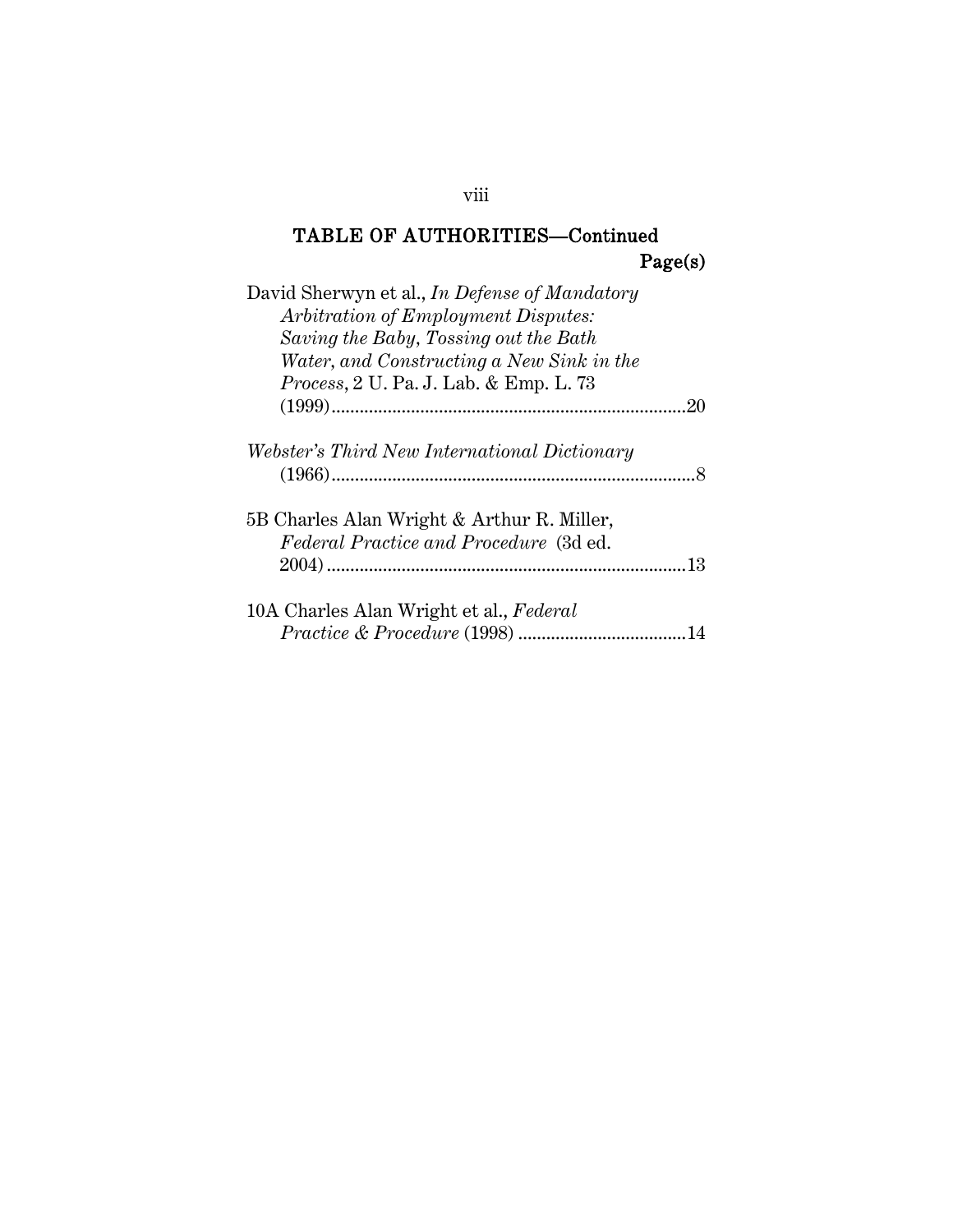#### INTEREST OF AMICI CURIAE[1](#page-10-0)

The Chamber of Commerce of the United States of America (Chamber) is the world's largest business federation, representing approximately 300,000 direct members and an underlying membership of over three million businesses and organizations of every size and in every industry sector and geographical region of the country. A principal function of the Chamber is to represent the interests of its members by filing amicus briefs in cases involving issues of vital concern to the nation's business community. It often files amicus briefs in cases pending before the Supreme Court, and has filed amicus briefs in cases directly relevant to the question presented by this case, such as *Gross v. FBL Financial Services, Inc.*, 557 U.S. 167 (2009), and *Desert Palace, Inc. v. Costa*, 539 U.S. 90 (2003).

The Retail Litigation Center, Inc. (RLC) is a public policy organization that identifies and engages in legal proceedings which affect the retail industry. The RLC's members include many of the country's largest and most innovative retailers. The member entities whose interests the RLC represents employ millions of workers throughout the United States, provide goods and services to tens of millions of additional people, and account for tens of billions of dollars in annual sales. The RLC seeks to provide courts with retail-industry

<span id="page-10-0"></span><sup>&</sup>lt;sup>1</sup> No counsel for a party authored this brief in whole or in part; and no such counsel or any party made a monetary contribution intended to fund the preparation or submission of this brief. No person or entity, other than *Amici*, their members, and their counsel, made a monetary contribution intended to fund the preparation or submission of this brief. Petitioner and respondent have provided written consent to the filing of this amicus brief.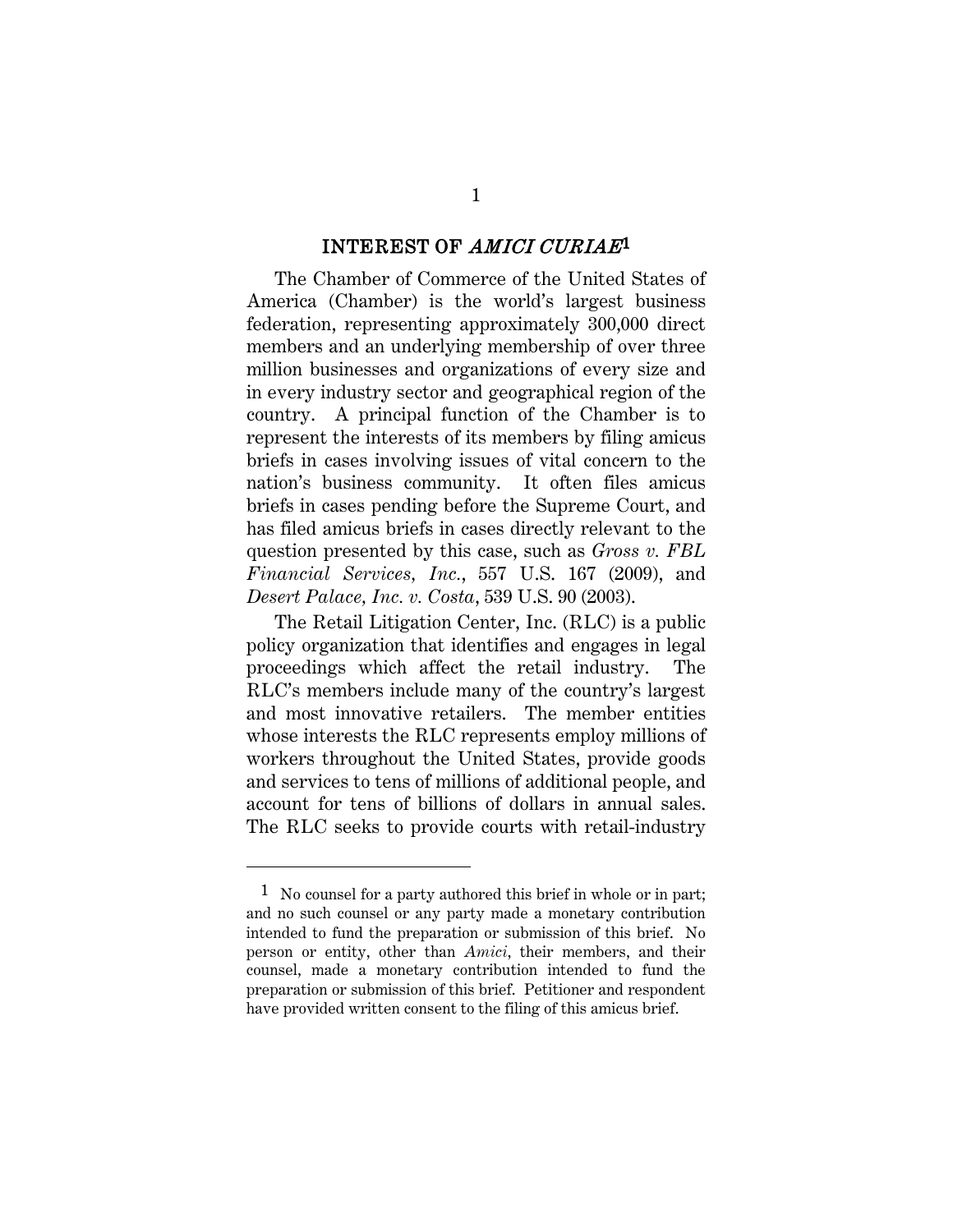perspectives on important legal issues impacting its members, and to highlight the potential industry-wide consequences of significant pending cases.

*Amici*'s members are employers that are regulated by Title VII of the Civil Rights Act of 1964, 42 U.S.C. §§ 2000e *et seq.*, and other employment statutes that may be affected by this decision. They are potential defendants in retaliation suits like the one at issue in this case and thus have a strong interest in the proper resolution of this case. As discussed below, holding that an employer may be held liable for improperly considering one factor among many in a highly subjective employment decision would have significant negative impacts on how employers conduct business.

### INTRODUCTION AND SUMMARY OF ARGUMENT

This case presents the question whether Title VII's anti-retaliation provision and similarly worded statutes require a plaintiff to prove but-for causation, or merely that an improper consideration is one among multiple motivating factors for an employer's decision. The Court's decision in *Gross v. FBL Financial Services, Inc.*, 557 U.S. 167 (2009), paves the answer to that question: a plaintiff must prove but-for causation. The same considerations on which this Court based its decision in *Gross*—that the Age Discrimination in Employment Act (ADEA) does not impose mixedmotive liability—apply to Title VII's anti-retaliation provision. If anything, these considerations apply with even greater force here because this case involves different provisions of the same statute: when Congress amended Title VII's anti-discrimination provision in 1991 to add mixed-motive liability, it chose *not* to amend Title VII's anti-retaliation provision to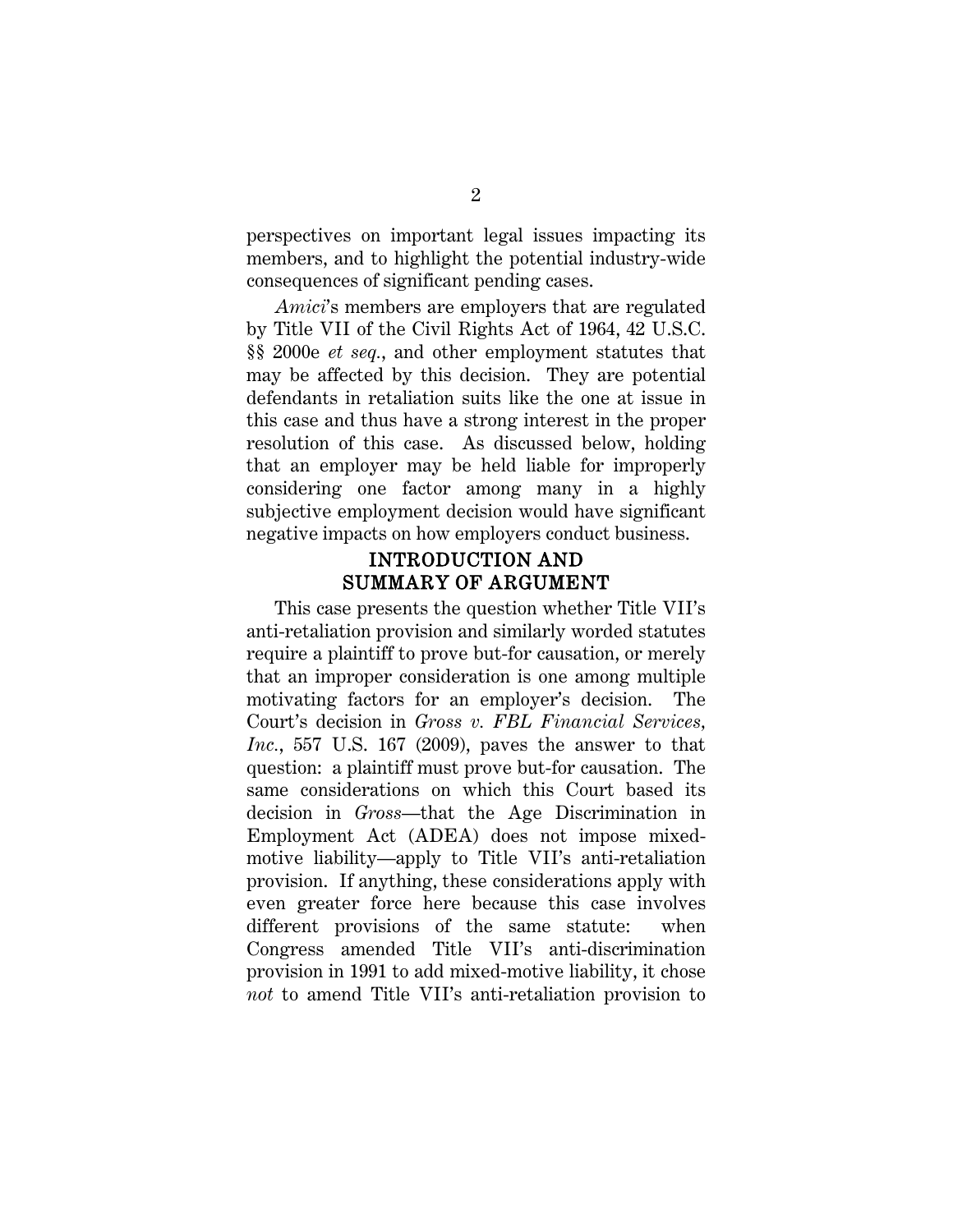add such liability. As in *Gross,* there is accordingly no reason to deviate from the traditional rule that requires the plaintiff to prove but-for causation. The Fifth Circuit decision therefore should be reversed.

Proper resolution of this issue is exceptionally important to the business community. Retaliation claims are already the fastest growing category of discrimination claims. A decision recognizing mixedmotive liability would expose employers to litigation and potential liability—even when they made an employment decision for legitimate business reasons and would have made the exact same decision if they had not considered the improper factor. Moreover, adopting a mixed-motive regime would seriously impede summary judgment as a tool for weeding out meritless retaliation claims because a plaintiff's allegation that retaliation was *a* motive will be sufficient to defeat summary judgment even if the plaintiff cannot establish that it was the but-for motive. This, in turn, will force employers to settle baseless lawsuits to avoid the time and expense of trials and to implement unnecessary policies that will chill legitimate business decisions. At the same time, a decision reinvigorating the approach laid out in *Price Waterhouse v. Hopkins*, 490 U.S. 228 (1989) (plurality), would impose substantial costs on the court system. It would reignite conflicts in the lower courts and foster overly complex trials with confusing jury instructions.

This case itself aptly illustrates the high costs of such a rule. The defendant medical school was party to an affiliation agreement with the hospital where the plaintiff sought a job. Pet. App. 4. Under that agreement, the plaintiff could not work at the hospital unless he was a faculty member at the medical school,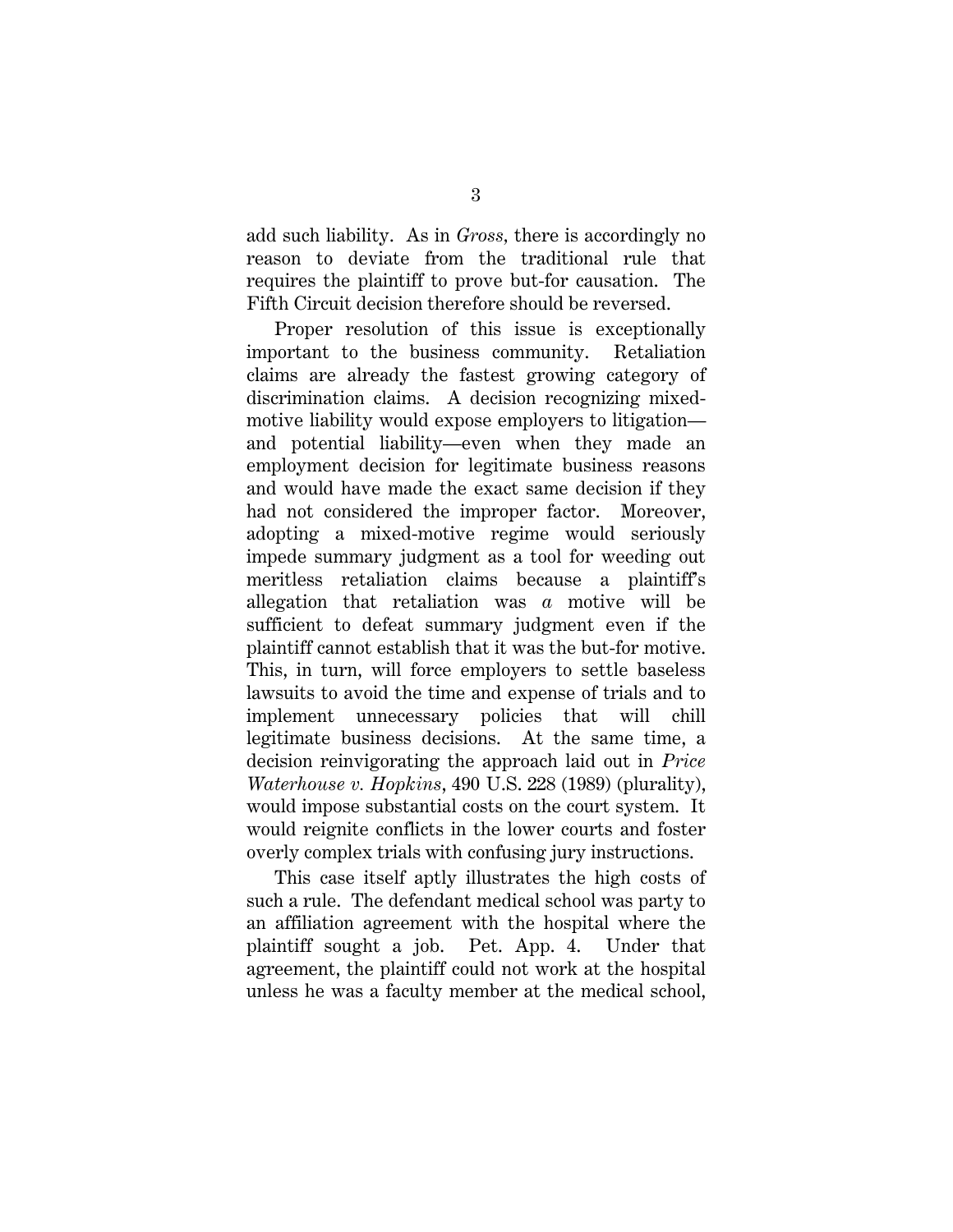at which he was no longer employed. *Id.* at 4-5. The defendant thus had a perfectly legitimate reason for opposing his employment at the hospital (the affiliation agreement)—and that reason was completely unrelated to the plaintiff's complaints of discrimination. *Id.* at 5. Nevertheless, under the Fifth Circuit rule that a mixed motive may subject the employer to liability, the case proceeded past summary judgment, a jury held the defendant liable under a mixed-motive instruction, *id.* at 6, 12 n.16, and the Fifth Circuit upheld the verdict on the retaliation claim, *id.* at 15. Nothing in the statute requires such an expansive rule of liability for retaliation claims, and the Court should not impose one.

#### ARGUMENT

The path for resolving this case is marked by the text and history of key provisions of Title VII of the Civil Rights Act of 1964 and this Court's precedent interpreting Title VII and analogous statutes. Title VII contains two substantive prohibitions relevant to this case. The anti-discrimination provision (§ 703) makes it unlawful for an employer to make certain employment decisions "*because of* [an] individual's race, color, religion, sex, or national origin." 42 U.S.C. § 2000e-2(a) (emphasis added). The anti-retaliation provision (§ 704) makes it unlawful for an employer to "discriminate against any of his employees or applicants for employees . . . *because* he has opposed any practice made an unlawful employment practice by this subchapter, or because he has made a charge, testified, assisted, or participated in any manner in an investigation, proceeding, or hearing under [§§ 2000e-2000e-17]." 42 U.S.C. § 2000e-3(a) (emphasis added).

In *Price Waterhouse*, a plurality interpreted Title VII's anti-discrimination provision to impose liability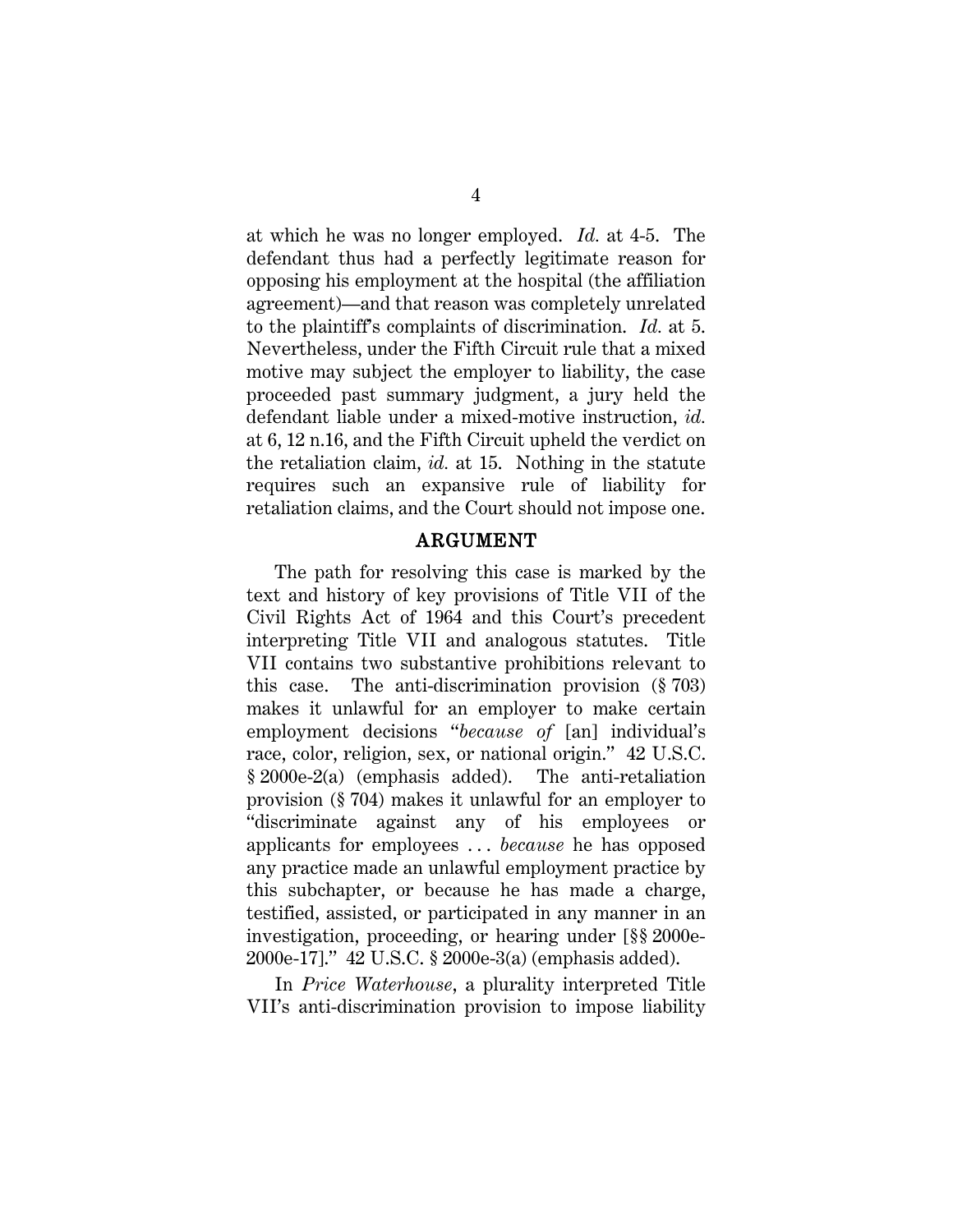when an improper consideration is a "motivating" factor in the employer's decision, and held that the employer could avoid liability only by proving the "affirmative defense" that it "would have made the same decision even if it had not taken the plaintiff's gender into account." 490 U.S. at 245-46, 258. Justice White concurred in the judgment, but he would have required the plaintiff to "show that the unlawful motive was a *substantial* factor in the adverse employment action" before imposing mixed-motive liability. *Id.* at 259. Justice O'Connor also concurred in the judgment and agreed with Justice White that the plaintiff must show the improper criterion was a "substantial" factor in the employment decision, *id.*, at 265, but she also would have required the plaintiff to come forward with "direct evidence" that the employer relied on the improper consideration, *id.* at 270-71.

Two years after *Price Waterhouse*, Congress enacted the Civil Rights Act of 1991. Among other things, Congress amended Title VII's antidiscrimination provision to establish mixed-motive liability for discrimination—but *not* for retaliation. 42 U.S.C. § 2000e-2(m) ("[A]n unlawful employment practice is established when the complaining party demonstrates that race, color, religion, sex, or national origin was a motivating factor for any employment practice, even though other factors also motivated the practice."). Congress also effectively changed the *Price Waterhouse* "same decision" defense from an affirmative defense against liability to a defense only against damages.  $42 \text{ U.S.C. }$  \$ 2000e- $5(g)(B)$ . As part of the 1991 Amendments, Congress made various amendments to other provisions of Title VII, including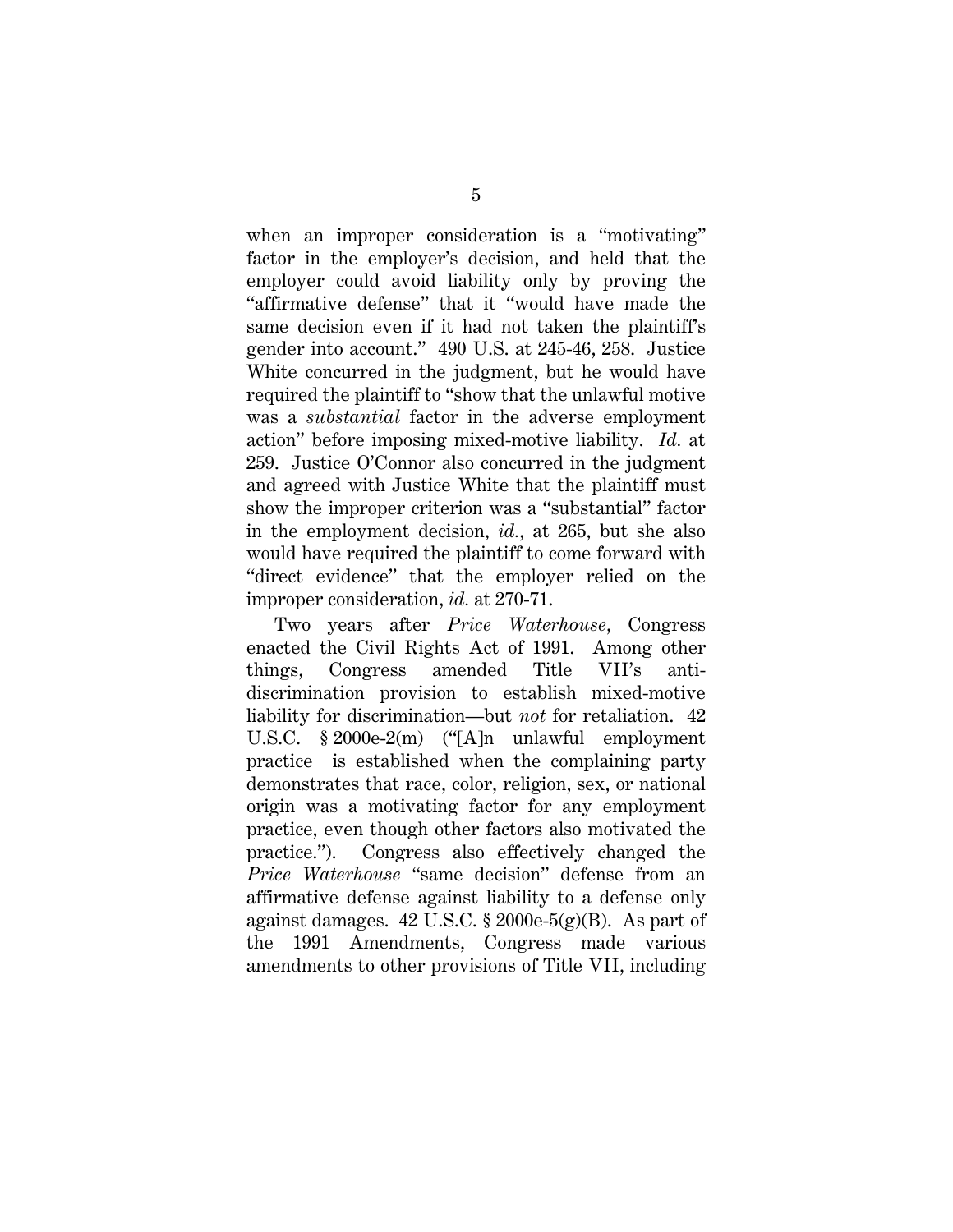the anti-retaliation provision, as well as to other discrimination laws, including the ADEA.

The Court recently addressed this statutory history in *Gross*, 557 U.S. 167, when it held that the ADEA does not impose mixed-motive liability. The Court first recognized that it has never held that the *Price Waterhouse* "burden-shifting framework applies to ADEA claims." *Id.* at 174. In addition, the Court stressed that when Congress amended Title VII in 1991 to create "motivating factor" liability for discrimination claims, it did not add a similar provision to the ADEA, which indicates that Congress did not intend the ADEA to have mixed-motive liability. *Id.* Relying on the ordinary meaning of the ADEA liability provision and the general rule reflected in the Court's precedents, the Court held that the prohibition against discrimination "because of" age requires the plaintiff to prove that age was the "but for" cause of the employer's action. *Id.* at 175-78.

The question presented in this case is whether Title VII's anti-retaliation provision requires a plaintiff to prove but-for causation, or whether proof of a mixedmotive is sufficient. The text and history of Title VII's anti-retaliation provision—when considered under the reasoning of *Gross*—compel the conclusion that but-for causation is necessary. That conclusion is also supported by powerful practical considerations.

I. GROSS COMPELS THE CONCLUSION THAT THERE IS NO MIXED-MOTIVE LIABILITY FOR TITLE VII RETALIATION CLAIMS

*Gross* controls this case. In *Gross*, this Court held that a "mixed-motives jury instruction" is "never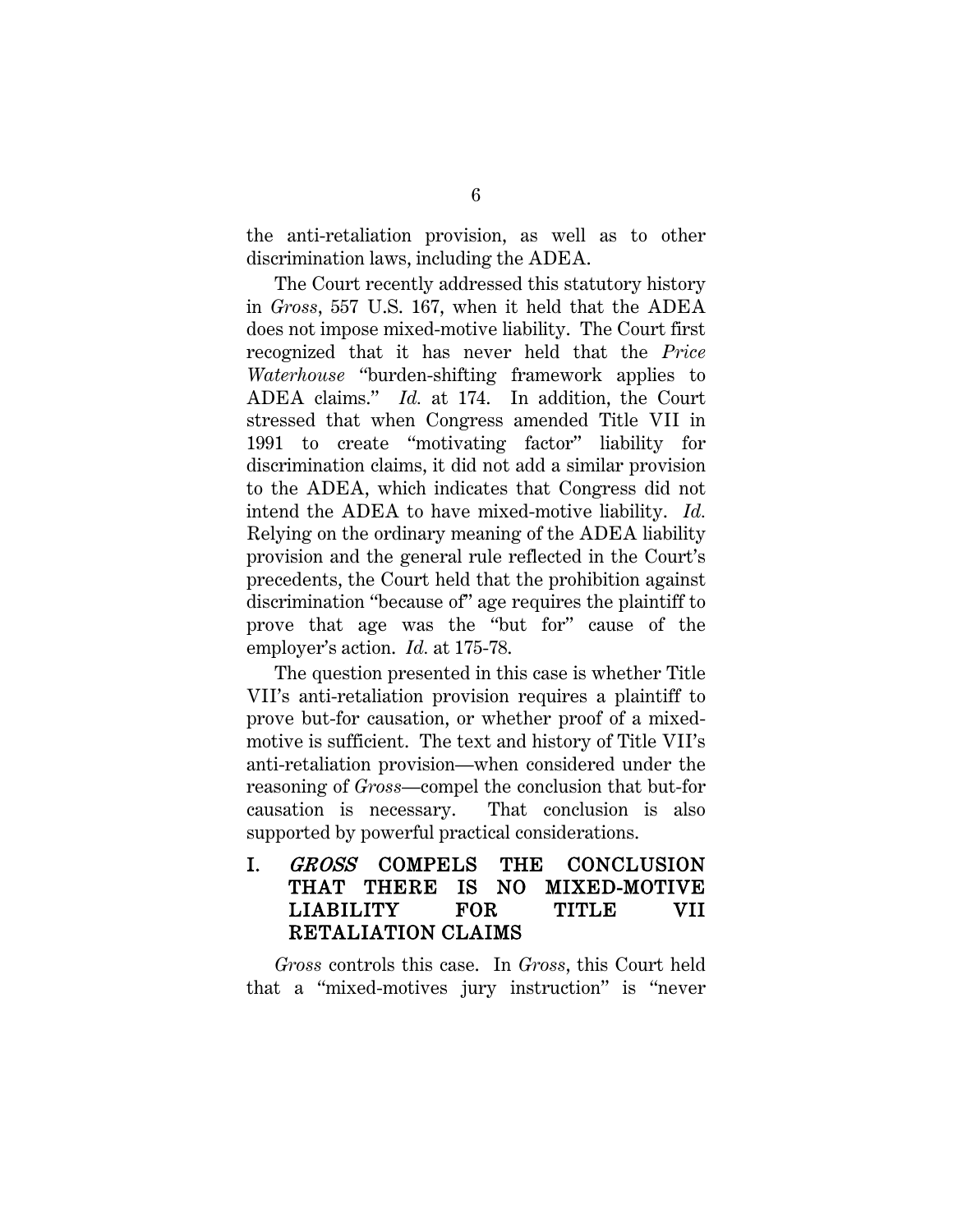proper" in an ADEA suit. 557 U.S. at 169-70. The Court declined to follow its decisions construing Title VII's anti-discrimination provision, including *Price Waterhouse*. First, the Court noted that it had "never held that [the 'motivating factor'] burden-shifting framework applies to ADEA claims." *Id.* at 174. Second, the Court pointed to the fact that Congress amended Title VII's anti-discrimination provision in 1991 to adopt mixed-motive liability, but did "not make similar changes to the ADEA." *Id.* This was significant, the Court explained, because "[w]hen Congress amends one statutory provision but not another, it is presumed to have acted intentionally." Id. Moreover, the "negative implications raised by disparate provisions are strongest' when the provisions were 'considered simultaneously when the language raising the implication was inserted,'" which was true for the ADEA and Title VII in 1991. *Id.* at 175 (citation omitted).

The same reasoning compels the conclusion that Title VII's anti-retaliation provision requires but-for causation as well. First, just like the ADEA, this Court has never held that the motivating-factor standard applies to Title VII *retaliation* claims, 42 U.S.C. § 2000e-3(a). *Price Waterhouse* was grounded on an interpretation of the anti-discrimination provision of Title VII, 42 U.S.C. §2000e-2(a). *See Price Waterhouse*, 490 U.S. at 239-40. The decision did not interpret the separate anti-retaliation provision. And it is not sufficient to say that *Price Waterhouse* concerned the same *statute*, when its holding is tied to a completely different substantive provision. *Stare decisis*, regardless of its strength when it comes to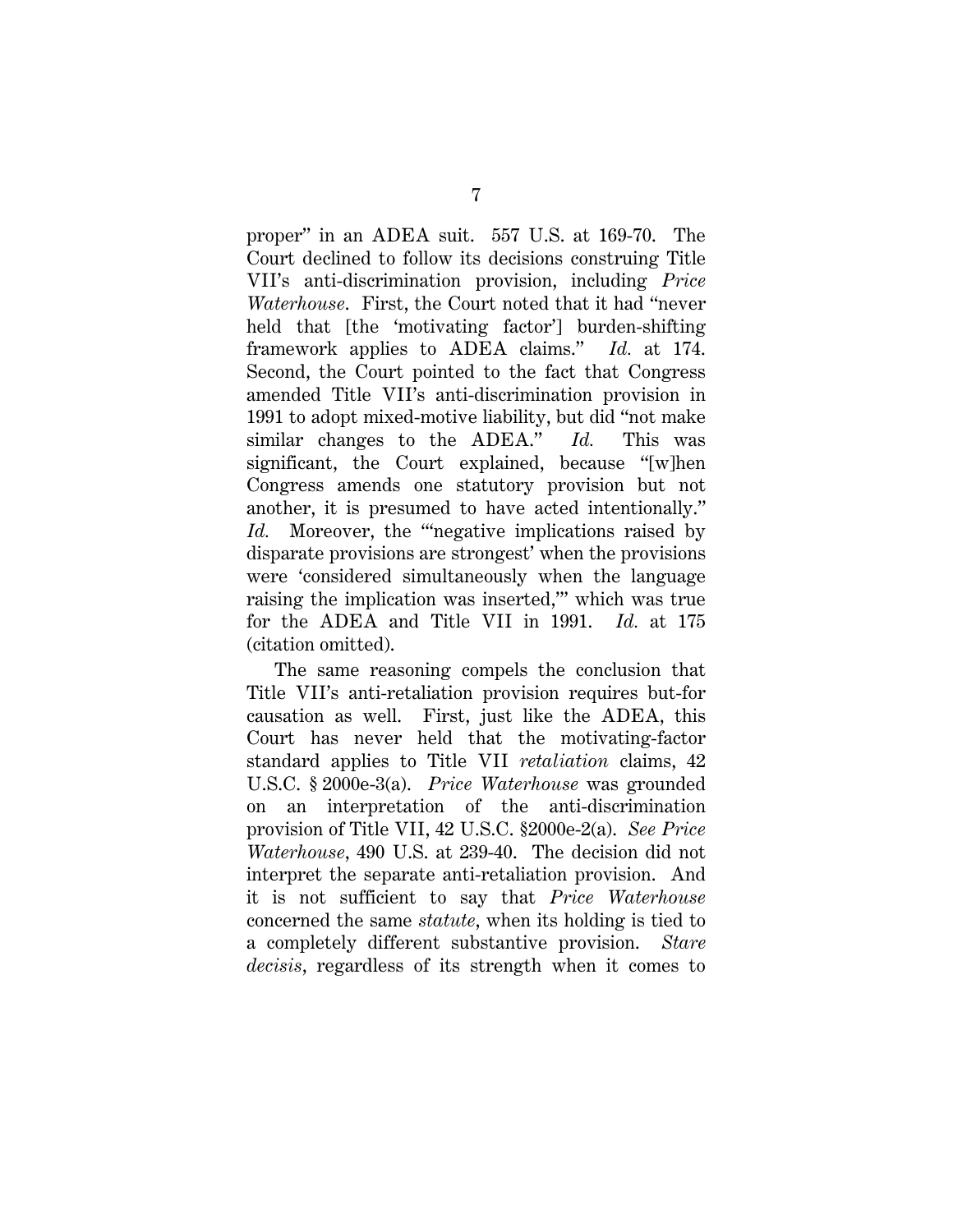decisions interpreting statutes, is limited only to the provisions actually construed by this Court.

Second, just as was true for the ADEA, Congress did *not* amend Title VII's anti-retaliation provision to add mixed-motive liability in 1991. Indeed, the negative implication is even stronger here than in *Gross*. When Congress added § 2000e-2(m) to Title VII in the 1991 Amendments, it created mixed-motive liability *only* for claims based on "race, color, religion, sex, or national origin." Congress plainly *omitted* retaliation claims. The negative implication is at its height because Congress was amending the *same statute*—Title VII Moreover, Congress made other changes to Title VII's anti-retaliation provision at the same time. *See* Pub. L. No. 102-166, §§ 102, 109, 105 Stat. 1071, 1072, 1077 (1991) (amending § 704 of Title VII). The rationale of *Gross* thus makes clear that *Price Waterhouse* does not control this case.

Just as was true for the ADEA, the text and default rules of civil litigation compel the conclusion that Title VII's anti-retaliation provision does not allow mixed motive liability. The anti-retaliation provision makes it unlawful for "an employer to discriminate against any of his employees . . . *because* he has opposed any practice made an unlawful employment practice by [Title VII], or because he has made a charge, testified, assisted, or participated in any manner in an investigation, proceeding, or hearing under [Title VII]." 42 U.S.C. § 2000e-3(a) (emphasis added). The ordinary meaning of "because"—just like that of "because of"—is "by reason of: on account of." *Gross*, 557 U.S. at 176 (quoting *Webster's Third New International Dictionary* 194 (1966)). This Court has repeatedly interpreted the phrase "because of" as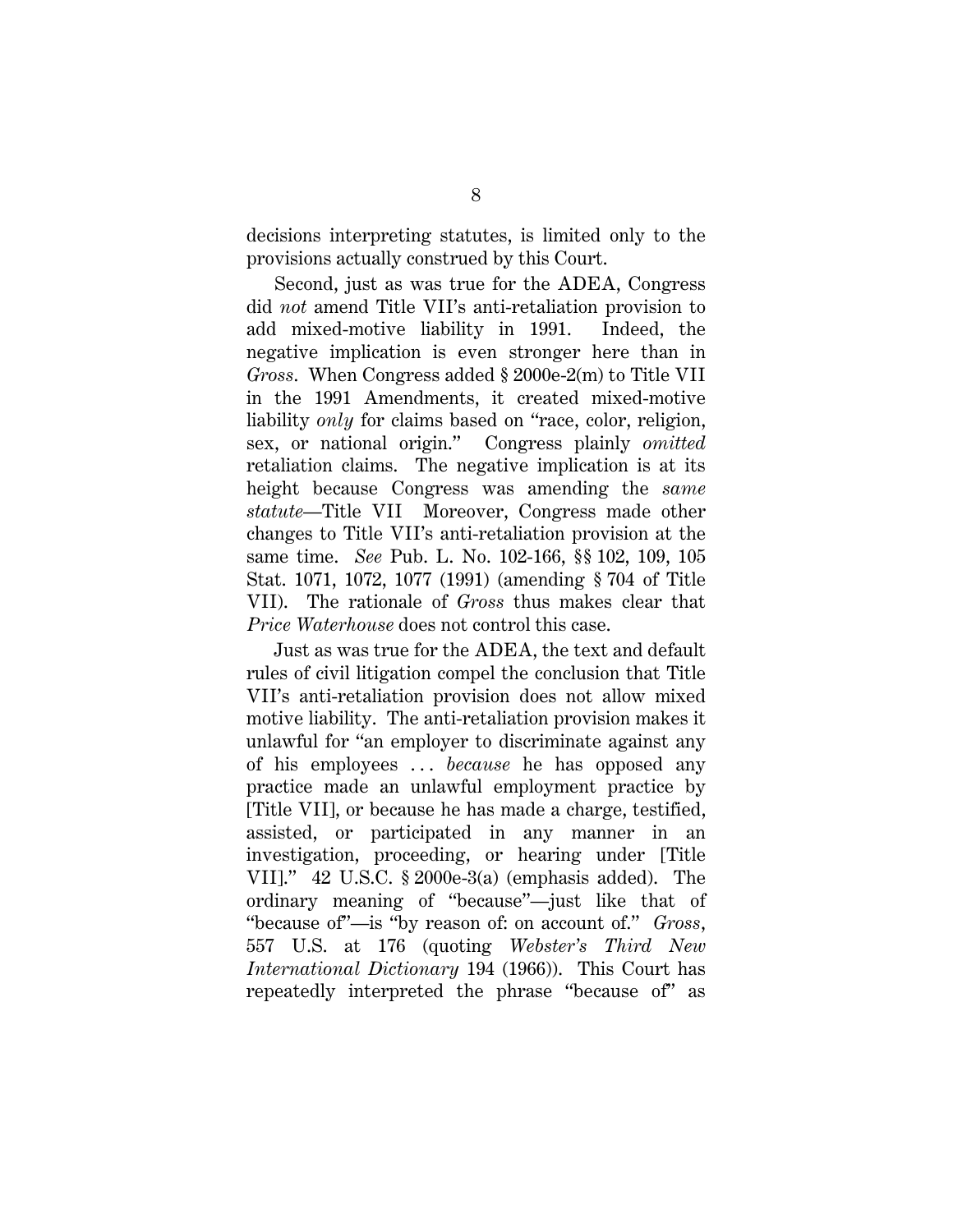requiring proof of "but for" causation. *Id.* (citing cases). There is no reason to interpret "because" any differently here. Accordingly, as in *Gross*, "[a] plaintiff must prove by a preponderance of the evidence" that retaliation "was the 'but-for' cause of the challenged employer decision." *Id.* at 177-78.

In *Gross*, the Court observed that it "'must be careful not to apply rules applicable under one statute to a different statute without careful and critical examination.'" *Id.* at 174 (citation omitted). Here, such a "critical examination" shows that the rules applicable under Title VII's anti-discrimination provision do not apply to the separate anti-retaliation provision.[2](#page-18-0)

### II. MIXED-MOTIVE LIABILITY FOR TITLE VII RETALIATION CLAIMS WILL IMPOSE SUBSTANTIAL COSTS ON EMPLOYERS

The Court need go no further to resolve this case. But important practical considerations nevertheless provide additional reason for this Court to tread carefully in this area and not extend mixed-motive

<span id="page-18-0"></span><sup>2</sup> To be clear, *stare decisis* demands adherence to *Gross*, not *Price Waterhouse*, for purposes of resolving the question presented by this case. *Gross* is the more recent precedent of this Court and its reasoning applies directly to the question presented by this Court. Although *Price Waterhouse* involved Title VII, it did not involve Title VII's anti-retaliation provision. Therefore, reliance on *Price Waterhouse* here is just as misplaced as it was in *Gross* in interpreting the ADEA. Moreover, even as to Title VII, Congress overrode *Price Waterhouse* in relevant part in adopting a statutory mixed-motive provision in 1991 for discrimination claims. *See Gross*, 557 U.S. at 178 n.5. The *stare decisis* force of *Price Waterhouse* is therefore fleeting even as to the interpretation of Title VII's anti-discrimination provision.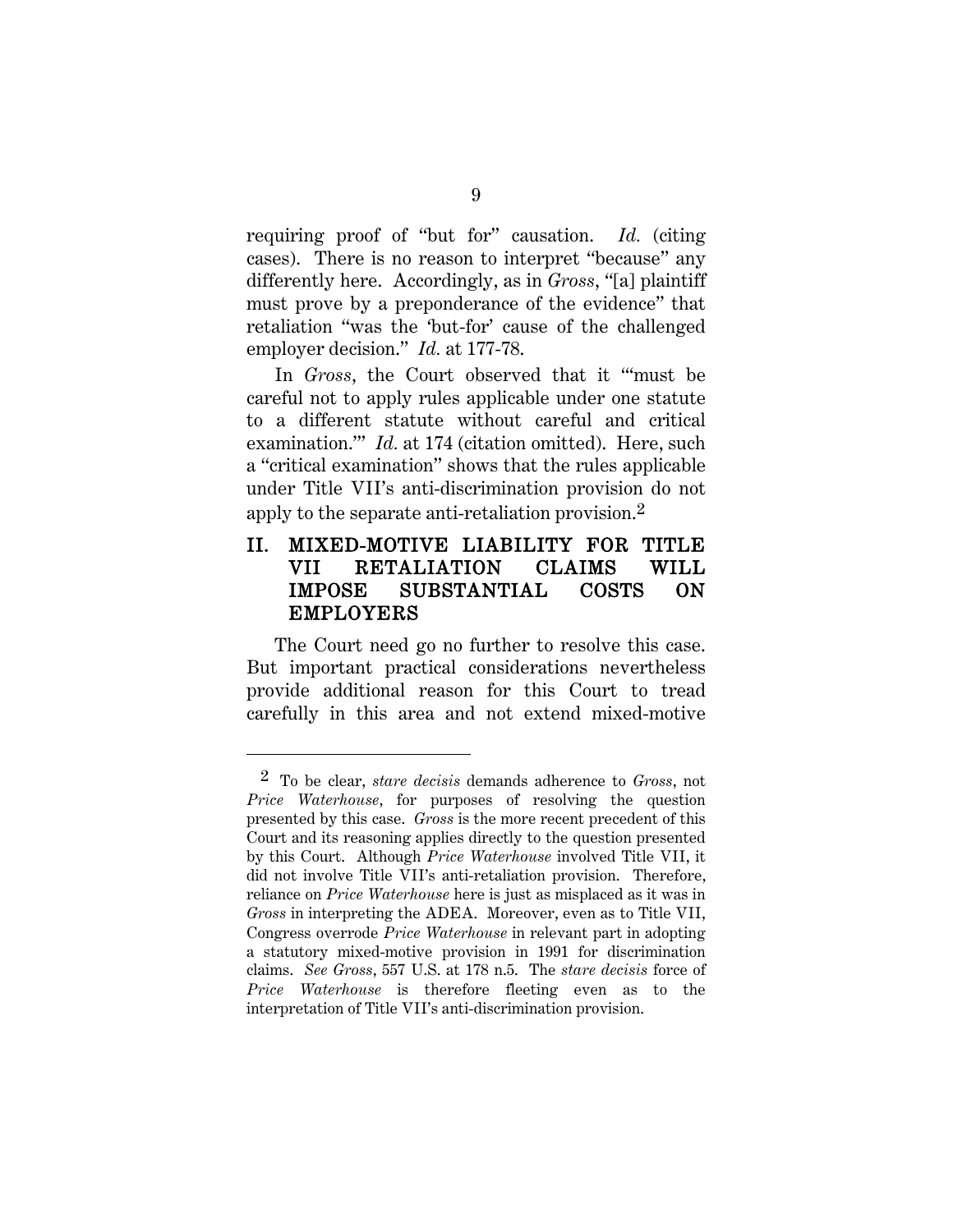liability to Title VII's anti-retaliation provision. Doing so would upset the balance that Congress struck in protecting the rights of employees from discrimination while respecting the managerial prerogatives of employers. Such a disruptive act should come, if at all, only from the conscious Act of Congress.

### A. Mixed-Motive Liability Substantially Lowers The Bar For Retaliation Claims

Title VII's anti-retaliation provision unquestionably serves as an important component of the statute's protections against discrimination. But as this Court has recognized, Congress did not intend the antiretaliation provision to trump all other interests. *Cf. Burlington N. & Santa Fe Ry. Co. v. White*, 548 U.S. 53, 67 (2006) ("The anti-retaliation provision protects an individual not from all retaliation, but from retaliation that produces an injury or harm"). Adopting a mixed-motive regime for retaliation claims would expand the provision in a dramatic fashion that conflicts with the ordinary rules of civil litigation, would impose enormous costs on employers and the courts, and goes beyond Congress's express intent.

The Fifth Circuit rule that *Price Waterhouse*  governs retaliation claims—and thus shifts the burden of proof to the employer in retaliation cases—is a stark departure from the general rule that the plaintiff bears the burden of proving his case. The "'conventional rule of civil litigation'" "requires a plaintiff to prove his case 'by a preponderance of the evidence.'" *Desert Palace, Inc. v. Costa,* 539 U.S. 90, 99 (2003); *see also* Restatement (Second) of Torts § 433B(1) (1965) ("[T]he burden of proof that the tortious conduct of the defendant has caused the harm to the plaintiff is upon the plaintiff."). A plaintiff claiming discrimination thus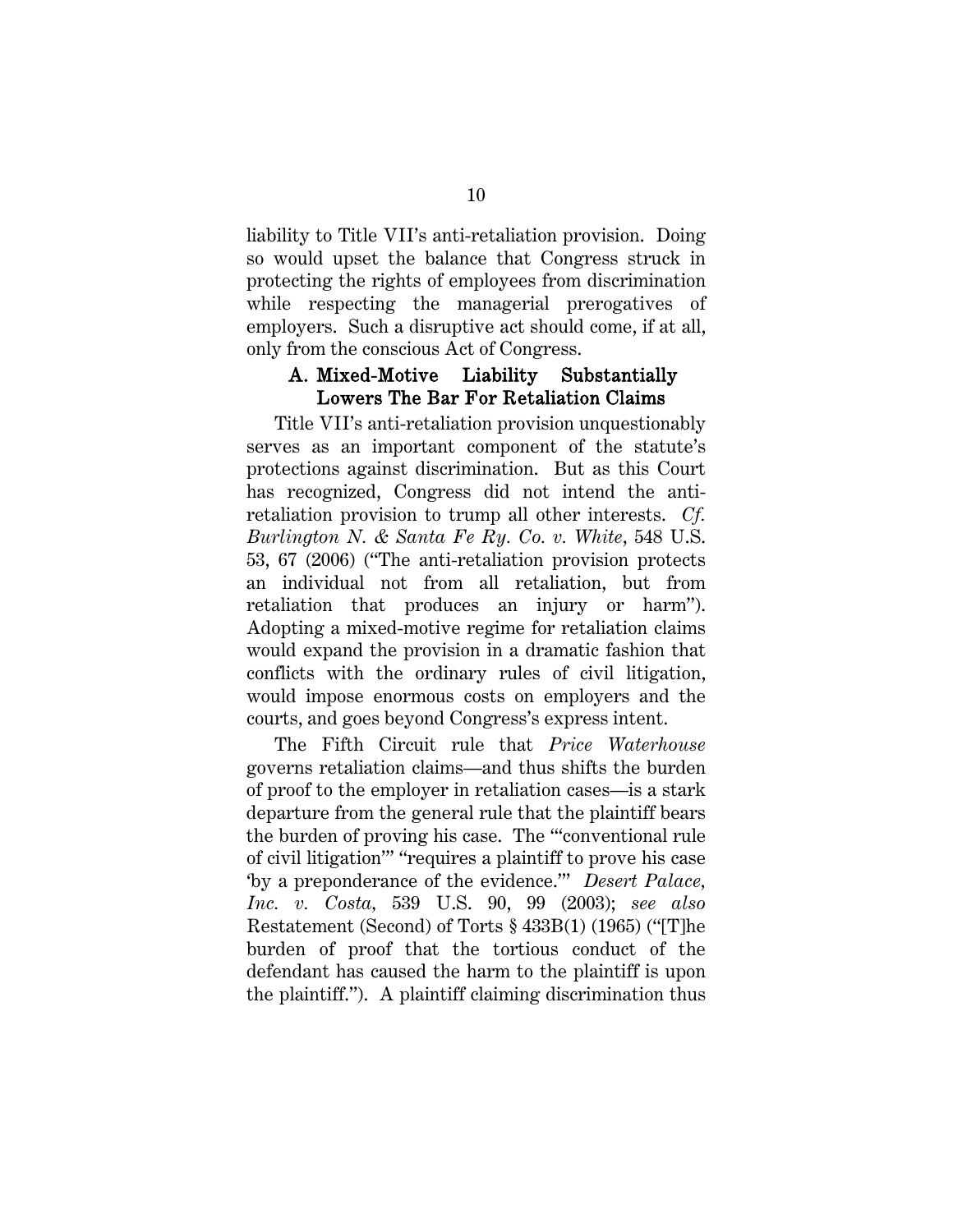ordinarily has the burden of proving that the improper consideration was the "but for" cause of the employer's action. *See, e.g.*, *McDonald v. Santa Fe Trail Transp. Co.*, 427 U.S. 273, 282 n.10 (1976). And to meet that burden, the plaintiff must show that the improper consideration "actually played a role in that process and had a *determinative* influence on the outcome." *Hazen Paper Co. v. Biggins*, 507 U.S. 604, 610 (1993) (emphasis added); *see also Reeves v. Sanderson Plumbing Prods., Inc.*, 530 U.S. 133, 141 (2000).

Because intentional discrimination is often an "elusive factual question," *Texas Dep't of Cmty. Affairs v. Burdine*, 450 U.S. 248, 256 n.8 (1981), the Court has adopted a burden-shifting framework to help plaintiffs meet their burden in discrimination cases by "forcing the defendant to come forward" with an explanation for its action, *St. Mary's Honor Ctr. v. Hicks*, 509 U.S. 502, 510-11 (1993). This framework, which is "intended progressively to sharpen the inquiry" in a way that ultimately helps plaintiffs, *Burdine*, 450 U.S. at 256 n.8, but it does so within the confines of the traditional rule that the plaintiff bears the burden of proving his case. The Court has been careful repeatedly to emphasize that "[t]he ultimate burden of persuading the trier of fact that the defendant intentionally discriminated against the plaintiff remains at all times with the plaintiff." *Id.* at 253; *Reeves*, 530 U.S. at 143 (quoting *Burdine*); *Hicks*, 509 U.S. at 507 (same).

By contrast, the Fifth Circuit's rule fundamentally changes the nature of the lawsuit: rather than the plaintiff having to prove discrimination, the defendant has to prove that it did not discriminate. Under the Fifth Circuit's rule, the plaintiff needs to show only that the impermissible factor was a "'motivating' or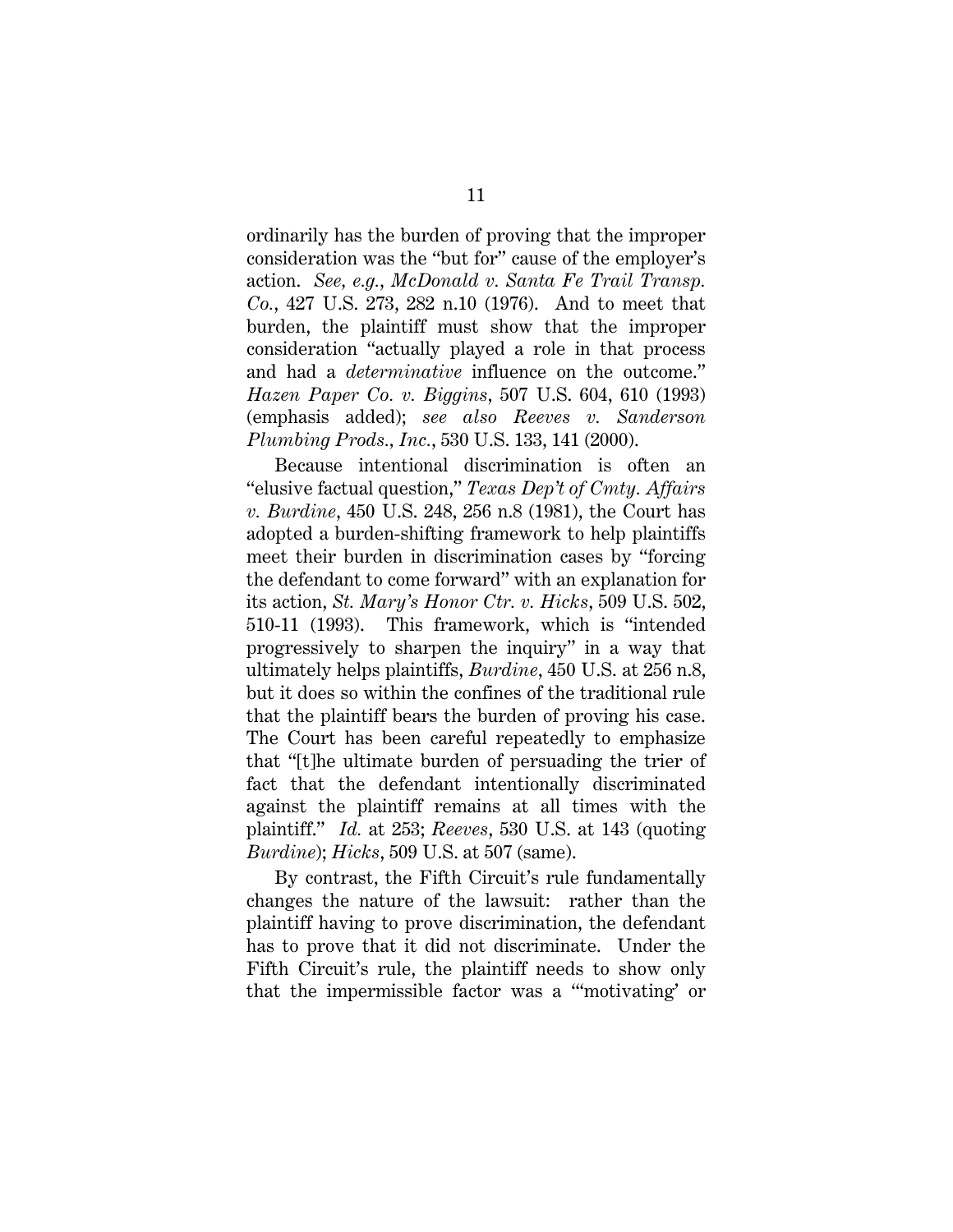'substantial' factor in the employer's decision," and then the "burden of persuasion  $\ldots$  shift[s] to the defendant" to show by a "preponderance of evidence that it would have taken the same employment action even without consideration of the prohibited factor." *Smith v. Xerox Corp.*, 602 F.3d 320, 326 (5th Cir. 2010).

This standard is improperly lax in two key respects. First, the plaintiff's required showing is reduced: the plaintiff needs to show only that the impermissible factor was a *motivating* factor, as opposed to a *determinative* factor. Second, the ultimate burden shifts to the defendant: the *defendant* has to prove that it would have reached the same decision, as opposed to the *plaintiff* having to prove that the defendant's legitimate reason was pretextual or that the improper reason "more likely" motivated the employer, *Burdine*, 450 U.S. at 256. In other words, employers have to prove the negative—never an easy task. *Elkins v. United States*, 364 U.S. 206, 218 (1960) ("[A]s a practical matter it is never easy to prove a negative  $\dots$ "). For several reasons, these change will have enormous consequences for employers.

*First*, going from "but-for" to "motivating" factor makes it significantly easier for plaintiffs to allege and harder for defendants to defend against retaliation claims. Under this standard, virtually every employee who engages in protected activity and later suffers an adverse action will be able to allege retaliation under Title VII. Employment decisions are invariably subjective in some measure. So lower courts may well accept that retaliation was *a* motivating factor based simply on a showing that the employer knew that the plaintiff engaged in protected activity knowledge that often exists but hardly establishes an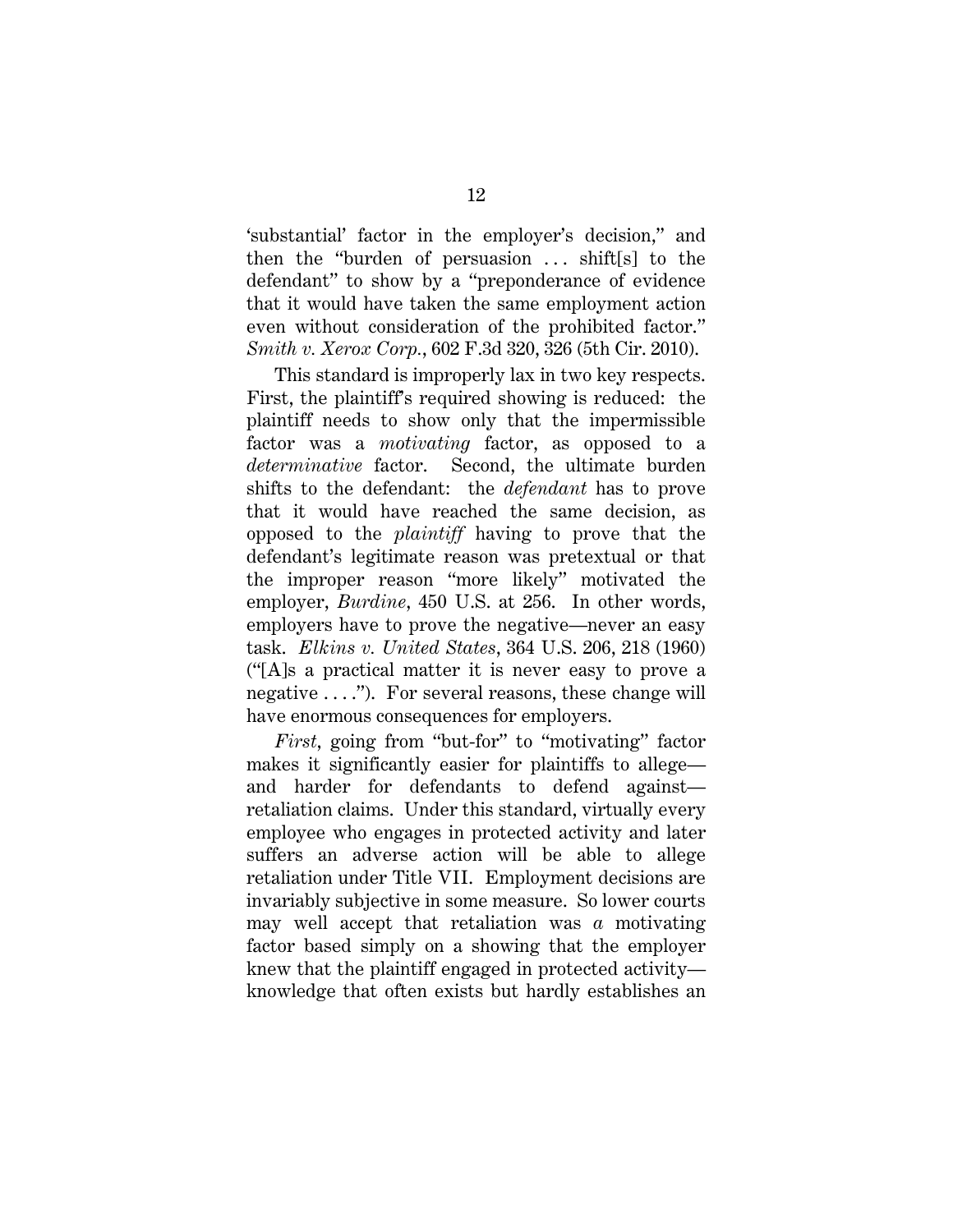intent to retaliate for engaging in protected activity.

A mixed-motive liability regime for retaliation claims would have particularly severe consequences for large corporations and retailers with geographically dispersed operations. These employers rely on the enforcement of neutral written policies to govern employment decisions to help prevent discrimination. Yet, as this case illustrates—under the mixed-motive liability rule—even when an employer fires an employee pursuant to a neutral policy, an employee may prevail at trial simply by showing a supervisor was *also* motivated by retaliation. Congress would not have intended that result. Title VII "was not intended to 'diminish traditional management prerogatives.'" *Burdine*, 450 U.S. at 259 (citation omitted).

*Second*, transforming causation from an element of the plaintiff's claim to an affirmative defense for the defendant will make it more difficult to weed out baseless claims before trial. If a complaint failed to allege sufficient "factual content" regarding but-for causation to cross "'the line from conceivable to plausible,'" *Ashcroft v. Iqbal*, 556 U.S. 662, 683 (2009) (quoting *Bell Atl. Corp. v. Twombly*, 550 U.S. 544, 570 (2007)), it would be subject to dismissal under Federal Rule of Civil Procedure 12(b)(6). Under a mixedmotive rule, it will be easier for a plaintiff to allege facts sufficient to cross that line. Moreover, an employer may not be able to move to dismiss on the ground that it would have taken the same action regardless of the improper factor because that is an "affirmative defense" under *Price Waterhouse*, 490 U.S. at 246, requiring factual development that would preclude a Rule 12(b)(6) motion. *See* 5B Charles Alan Wright & Arthur R. Miller, *Federal Practice and*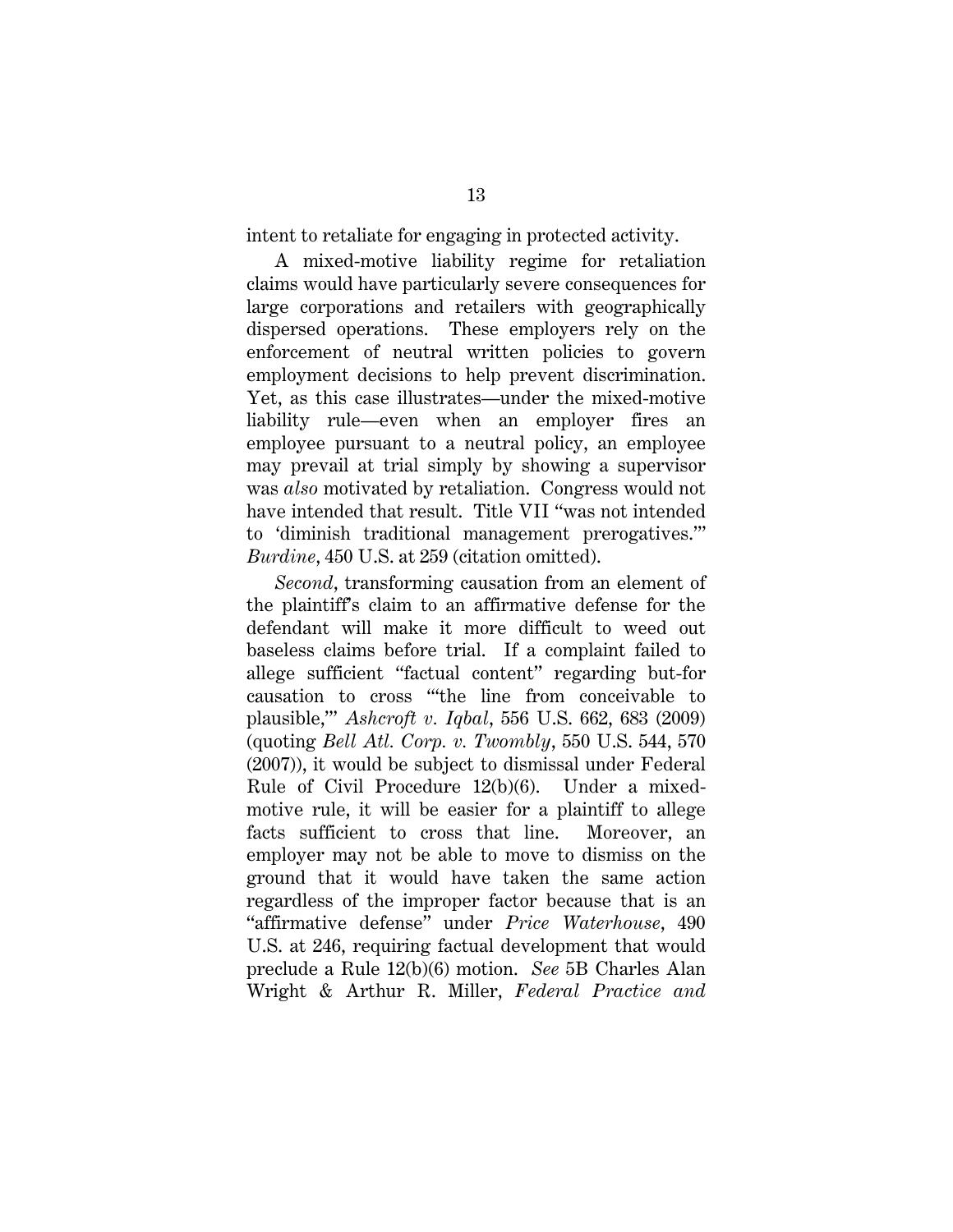### *Procedure* § 1357 (3d ed. 2004); 2 James Wm. Moore, *Moore's Federal Practice* § 12.34 (3d ed. 2012).

For similar reasons, a mixed-motive liability regime will impact the resolution of cases on summary judgment. Summary judgment is "an integral part of the Federal Rules," "designed 'to secure the just, speedy and inexpensive determination of every action.'" *Celotex Corp. v. Catrett*, 477 U.S. 317, 327 (1986). Its "principal purpose" "is to isolate and dispose of factually unsupported claims or defenses." *Id.* at 323-24. It is beneficial for litigants and the court system—it "prevent[s] vexation and delay, improve[s] the machinery of justice, promote[s] the expeditious disposition of cases, and avoid[s] unnecessary trials." 10A Charles Alan Wright et al., *Federal Practice & Procedure* § 2712 (1998) (footnote omitted).

A mixed-motive rule will make it more difficult to resolve cases on summary judgment. To survive summary judgment under conventional but-for causation principles, a plaintiff must show that a jury could conclude that the employer would not have taken the action but for the alleged discriminatory purpose. By contrast, under the mixed-motive liability regime, the defendant bears the burden of proving an *absence*  of causation—that the improper factor did *not* cause its decision. A plaintiff therefore can thwart a motion for summary judgment simply by showing that there is a material issue of fact over whether the allegedly discriminatory purpose was *a* motivating fact—a much easier showing. Once the plaintiff makes that showing, the defendant can prevail only by showing that there is no evidence from which a jury could find the employer would not have taken the action, even if it had not considered the improper factor. It is no wonder, then,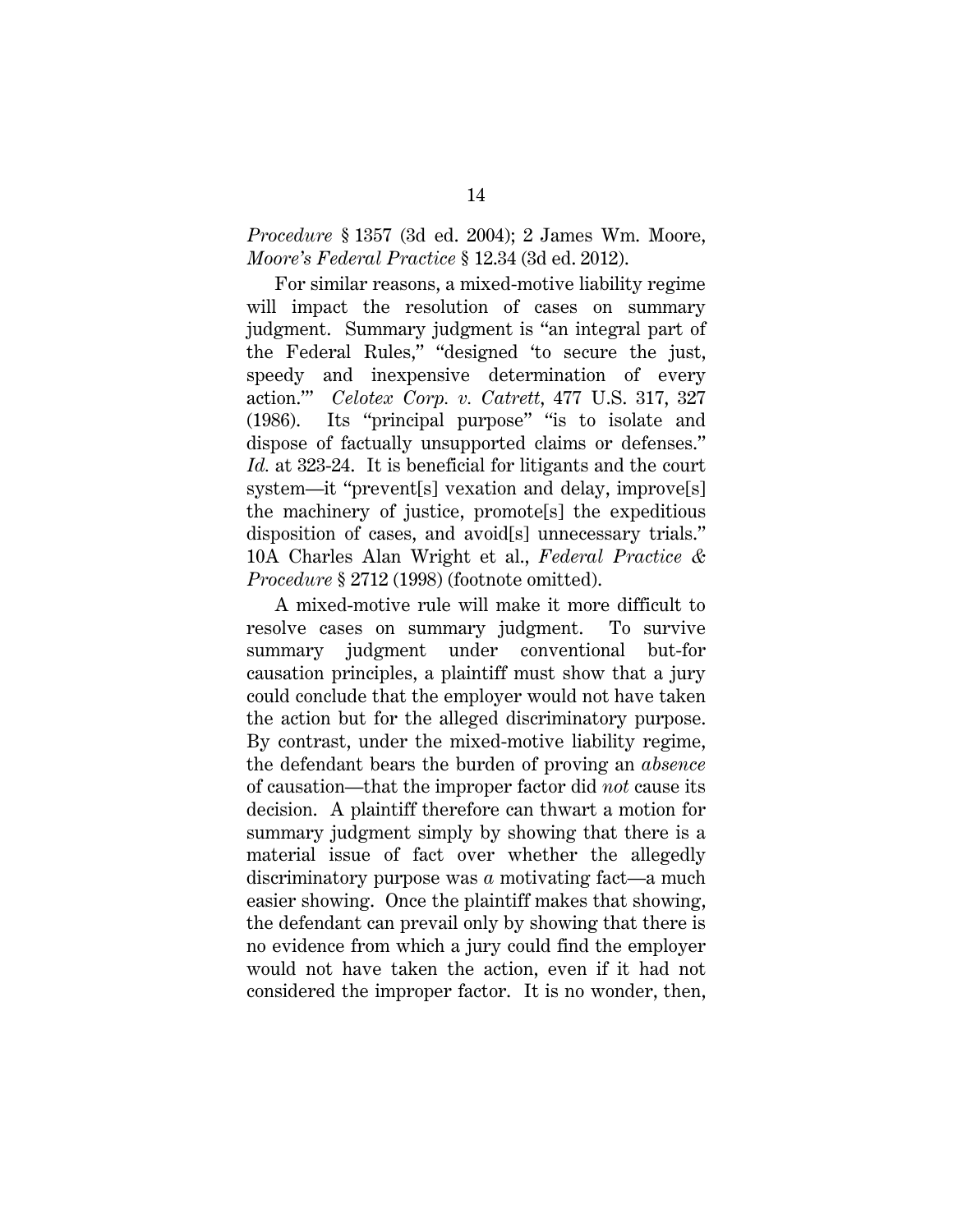that the dissenters in *Smith* observed that the mixedmotive liability rule "allows virtually every pretext case to be given to the jury as a mixed-motive case." 602 F.3d at 339 (Jolly, J., dissenting); *see also Price Waterhouse,* 490 U.S. at 291 (Kennedy, J., dissenting).

*Finally*, the effects of a mixed-motive liability rule will be even more detrimental if courts limit the "same" decision" defense to being a defense against damages, as in 42 U.S.C. § 2000e-5(g)(2)(B), rather than a defense against liability in general (including on other forms of relief), as the district court did here. *See* Pet. App. 42- 44.<sup>3</sup> Section 2000e-5(g)(2)(B) provides that when "an individual proves a violation under section 2000e–2(m) of this title and a respondent demonstrates that the respondent would have taken the same action in the absence of the impermissible motivating factor," the court may grant injunctive relief, attorney's fees, and costs—but not damages. By its terms, § 2000e- $5(g)(2)(B)$  does not apply to retaliation claims because § 2000e-2(m) covers only those claims based on "race, color, religion, sex, or national origin."

Despite the clear textual limits on § 2000e- $5(g)(2)(B)$ , the district court below made the "same decision" defense a defense only to damages for the retaliation claim—and not to all forms of liability,

<span id="page-24-0"></span><sup>&</sup>lt;sup>3</sup> The EEOC has also taken the position that  $\S 2000e-5(g)(2)(B)$ applies to Title VII retaliation claims. *See* EEOC, EEOC Directives Transmittal No. 915.003, Compliance Manual, Section 8: Retaliation, at § 8-16 (May 20, 1998), *available at* http://www.eeoc.gov/policy/docs/retal.pdf ("If there is direct evidence that retaliation was a motive for the adverse action, 'cause' should be found. Evidence as to any additional legitimate motive would be relevant only to relief, under a mixed-motives analysis."). That position should be rejected.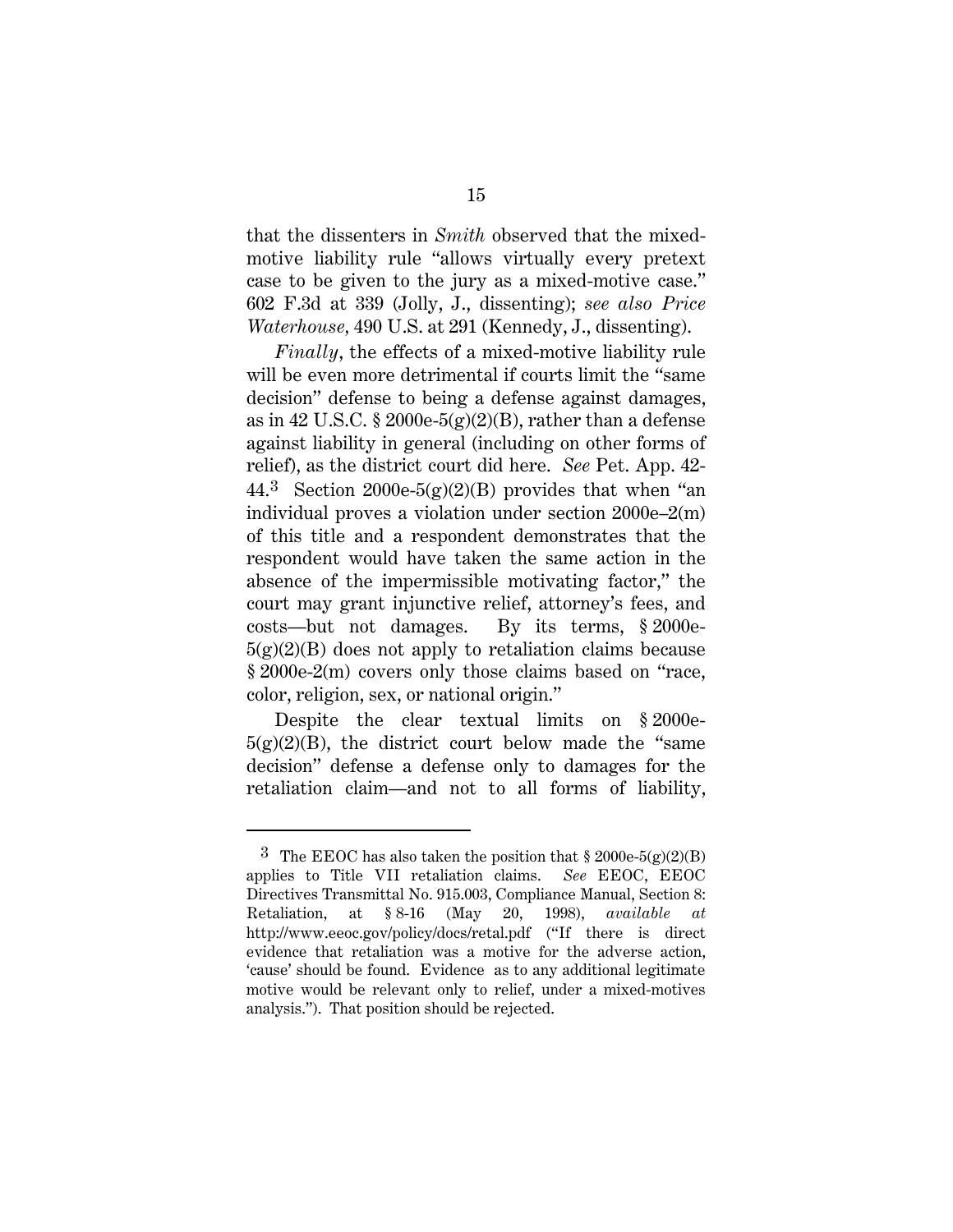including injunctive relief. Pet. App. 42-44. If courts improperly apply  $\S 2000e-5(g)(2)(B)$  to retaliation claims, they will hold employers liable for injunctive relief, attorney's fees, and costs even when the employer would have taken the same action regardless of the fact that the employee engaged in protected activity. This expansion of *liability* is clearly not the balance Congress struck when it enacted § 2000e- $5(g)(2)(B)$  to apply only to discrimination claims.

#### B. The Spike In Retaliation Claims Generally Magnifies These Concerns

Holding that *Gross* does not apply to Title VII's retaliation provision could have profound effects on all discrimination statutes that use the "because of" standard. Indeed, it would threaten to overturn decisions holding that mixed motive liability is not available under § 1983, *see Fairley v. Andrews*, 578 F.3d 518 (7th Cir. 2009), *cert. denied*, 130 S. Ct. 3320 (2010); the Americans with Disabilities Act (ADA), *see, e.g.*, *Lewis v. Humboldt Acquisition Corp.*, 681 F.3d 312 (6th Cir. 2012); and the Rehabilitation Act, *Palmquist v. Shinseki*, 689 F.3d 66 (1st Cir. 2012). But the effects will be most far-reaching in the context of retaliation claims, such as the one at issue in this case.

Retaliation claims have increased at an astounding rate. According to EEOC statistics, in Fiscal Year 1997, individuals filed 16,394 charges based on Title VII's retaliation provision.[4](#page-25-0) In Fiscal Year 2012, individuals filed almost double the number of charges—

<span id="page-25-0"></span><sup>4</sup> All EEOC statistics cited in the following discussion are found at EEOC, Charge Statistics FY 1997-FY 2011, *available at* http://www.eeoc.gov/eeoc/statistics/ enforcement/charges.cfm (last visited Mar. 8, 2013).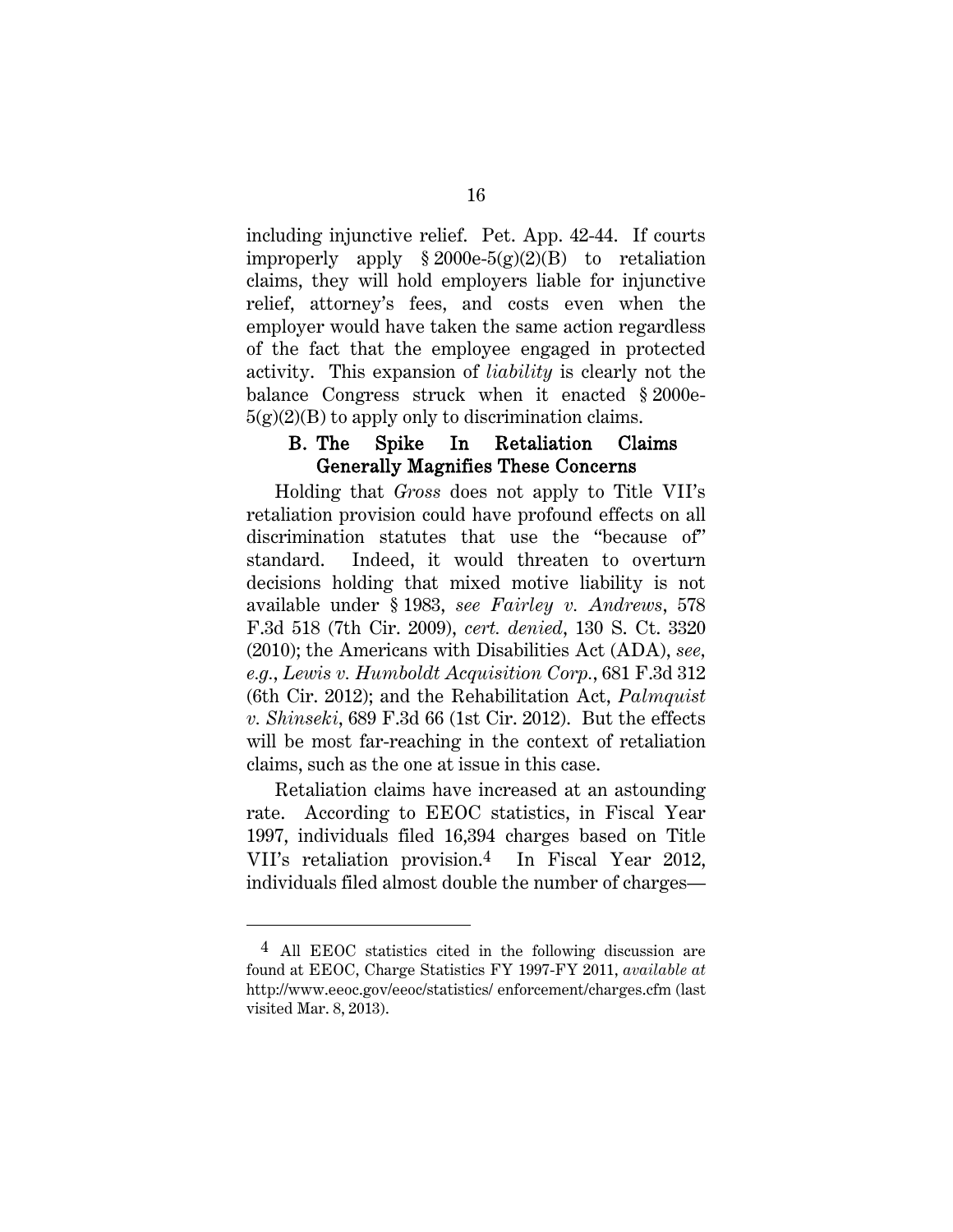31,208—based on Title VII's retaliation provision. As a percentage of all charges, the number of Title VII retaliation charges increased from 20.3% in Fiscal Year 1997 to 31.4% in Fiscal Year 2012. When charges made under the ADA, the ADEA, and the Equal Pay Act's retaliation provisions are included, the statistics are even more dramatic. In Fiscal Year 1997, the total number of retaliation charges under all statutes was 18,198, which accounted for 22.6% of all charges. In Fiscal Year 2012, the total number of retaliation charges under all statutes was 37,836—accounting for *38.1%* of all charges. Since Fiscal Year 2009, the number of total retaliation charges has consistently been the highest number of charges. And yet, while the number of retaliation charges has skyrocketed, the EEOC has concluded that the large majority of these charges are unfounded. In Fiscal Year 2012, for example, the EEOC found reasonable cause in only 1,800 of the charges that proceeded to a reasonable cause determination. By contrast, the EEOC found that 27,077 of the charges *lacked* reasonable cause.

The impact of allowing mixed-motive claims is amplified in the retaliation context because Title VII's anti-retaliation provision already covers more potential plaintiffs and actions than the core anti-discrimination provisions. There are inherently a larger number of potential retaliation plaintiffs than discrimination plaintiffs because a retaliation plaintiff does not have to be a member of a protected group. Indeed, in the wake of this Court's recent cases, potential plaintiffs now include employees who engage in a broad definition of protected conduct (*see Crawford v. Metropolitan Government*, 555 U.S. 271, 273 (2009); *Burlington Northern*, 548 U.S. at 57), former employees who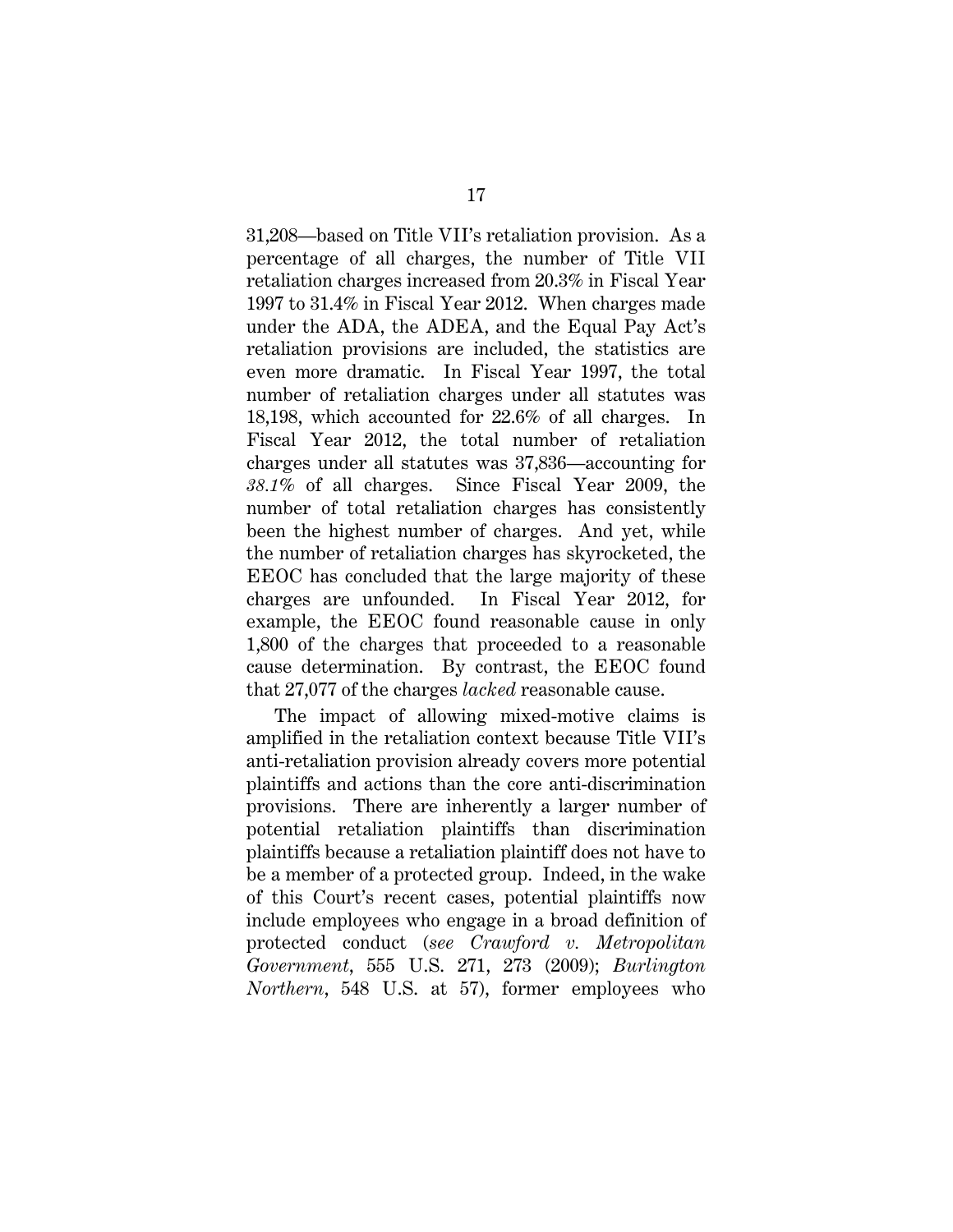engaged in protected conduct (*see Robinson v. Shell Oil Co.* 519 U.S. 337, 346 (1997)), and employees who have some connection with someone in either of those two groups (*see Thompson v. North American Stainless, LP*, 131 S. Ct. 863, 869-70 (2011)). Furthermore, under this Court's precedent, liability can be predicated on an employer's action that affects an employee in the workplace *or* outside of it (*see Burlington Northern*, 548 U.S. at 57). The scope of retaliation coverage under Title VII therefore is already much more expansive than discrimination coverage. Of course, that is attributable in part to the different purpose of an anti-retaliation provision. But the broader scope of coverage nevertheless magnifies the impact of this case on retaliation claims.

The large majority of retaliation charges prove to be unfounded. *Supra* at 17. But the explosion of retaliation claims in the past few years has imposed added costs and litigation burdens on employers trying to make ends meet in challenging economic times.

### C. The Increase In Retaliation Charges Will Impose Significant Costs On Employers

The increase in retaliation and other claims due to the recognition of mixed-motive liability would impose significant direct and indirect costs on employers.

The direct costs would be substantial. Litigation is costly—and it is not getting cheaper. As one commentator observed: "The Rand Institute estimated in 1988 that defense costs in wrongful discharge actions averaged over \$80,000. By 1994, costs were estimated to have increased to \$124,000." Lewis L. Maltby, *Private Justice: Employment Arbitration and Civil Rights*, 30 Colum. Hum. Rts. L. Rev. 29, 31 (1998)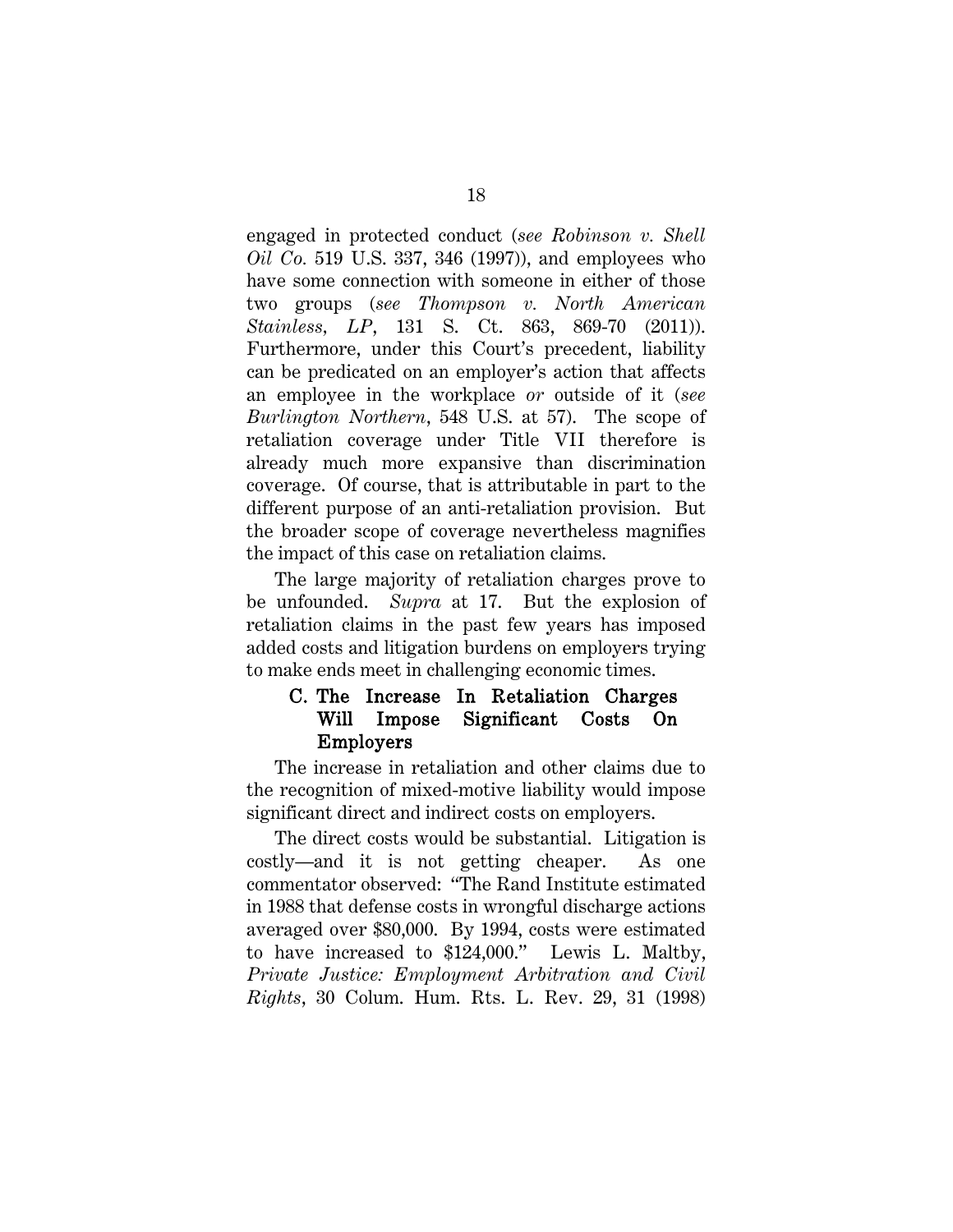(footnote omitted). Another study estimates that "an employer may spend close to \$100,000 to defend against an individual claim of discrimination." Jessica Fink, *Unintended Consequences: How Antidiscrimination Litigation Increases Group Bias in Employer-Defendants*, 38 N.M. L. Rev. 333, 340 (2008). And others have estimated that "it costs employers (1) between \$4000 and \$10,000 to defend an EEOC charge, (2) at least \$75,000 to take a case to summary judgment, and (3) at least \$125,000 and possibly over \$500,000 to defend a case at trial." David Sherwyn et al., *Assessing the Case for Employment Arbitration: A New Path for Empirical Research*, 57 Stan. L. Rev. 1557, 1579 (2005) (footnote omitted).

The increase in retaliation claims due to the recognition of mixed-motive liability would also impose substantial indirect costs on employers. Public court battles in discrimination or retaliation suits affect the public perception of businesses—even when businesses prevail in the underlying suits. They also exact a toll on businesses, taking employees away from work to testify or help prepare for trial, lowering employee morale, and diverting often scarce resources.

Given the high cost of defending against an employment suit and the reputational costs of trial, employers have significant incentives to settle, even when they are confident they would ultimately prevail at trial. Commentators have noted the "discrimination '*de facto* severance system'" whereby employers pay employees who file even meritless EEOC charges to avoid the costs of defending against discrimination charges. Sherwyn, 57 Stan. L. Rev. at 1579; *see also* Jessica K. Fink, *Protected By Association? The Supreme Court's Incomplete Approach To Defining*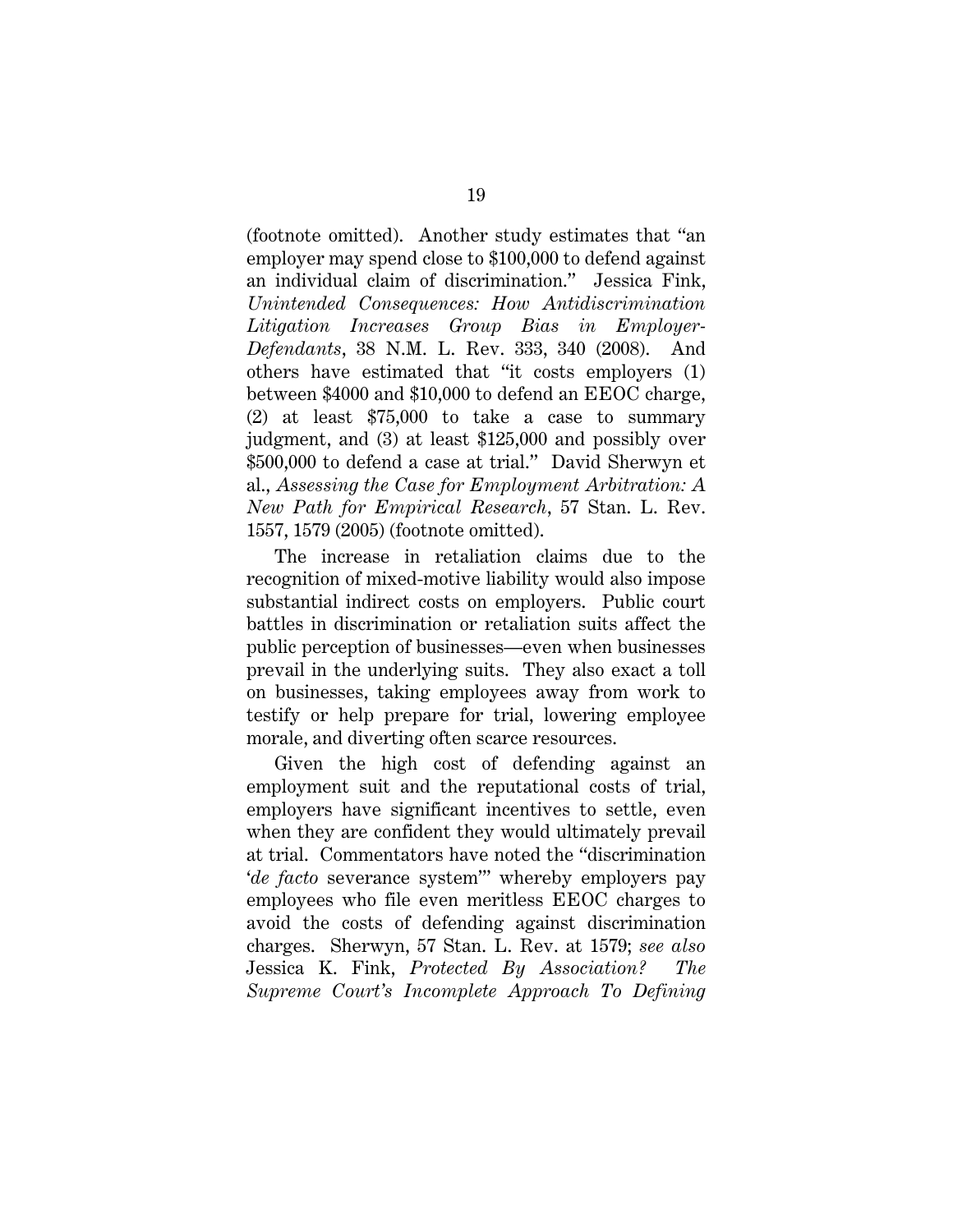*The Scope Of The Third-Party Retaliation Doctrine*, 63 Hastings L.J. 521, 545 (2012) ("Even where the termination or demotion has nothing to do with the employee's gender or nationality or previous discrimination complaint, savvy employers know that it might cost them well into the six figures to defend against a Title VII discrimination or retaliation suit even where the suit ultimately proves to be without merit."); David Sherwyn et al., *In Defense of Mandatory Arbitration of Employment Disputes: Saving the Baby, Tossing out the Bath Water, and Constructing a New Sink in the Process*, 2 U. Pa. J. Lab. & Emp. L. 73, 82 (1999) ("[E]mployees file baseless discrimination charges because they know that their former employers are willing to pay a nominal amount of money in order to avoid the aggravation, costs, and losses of time, resources, and productivity that inevitably arise in defending such allegations.") (footnote omitted).

The increase in mixed-motive suits will also impose indirect costs by chilling legitimate business practices. Almost any employee who engages in protected activity could file a mixed-motive retaliation claim. Employers will be overly reticent to take any action regarding such employees, regardless of the existence of perfectly legitimate business reasons to do so, such as application of the sort of neutral policies at issue in this case. Commentators have warned against the "slippery slope" of liability and "the reality that, in the modern workplace, employers often act in prophylactic ways to avoid violating the law—taking measures not otherwise required by law in order to minimize their potential liability." Fink, 63 Hastings L. J. at 545. That concern is paramount in the context of retaliation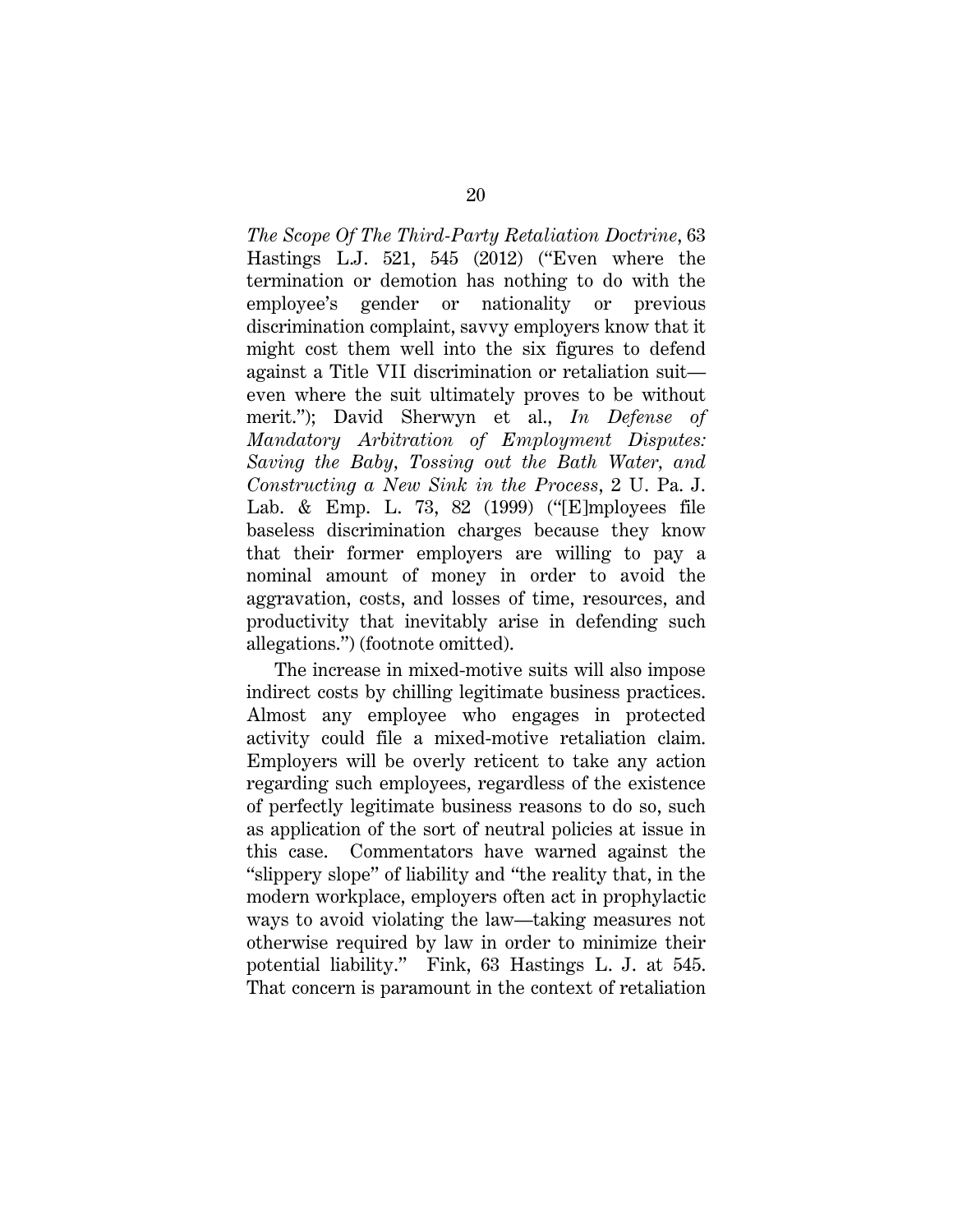where the potential plaintiffs extend beyond those who engage in protected activities and to employer actions beyond those at the workplace.

The Court has previously recognized that "Title VII could not have been enacted into law without substantial support from legislators in both Houses who traditionally resisted federal regulation of private business" and "demanded as a price for their support that 'management prerogatives . . . be left undisturbed to the greatest extent possible.'" *United Steelworkers of Am. v. Weber*, 443 U.S. 193, 206 (1979) (quoting H.R. Rep. No. 88-914, at 29 (1963)). In 1991, Congress determined that mixed-motive liability was appropriate for Title VII discrimination claims. But Congress—which chose not to make any similar amendment in 1991 to Title VII's anti-retaliation provision—quite evidently has not made that judgment for retaliation claims.

Especially in light of the significant practical consequences of extending mixed-motive liability to already skyrocketing retaliation claims, the Fifth Circuit was wrong to *infer* that Congress intended to adopt such a regime when it did not expressly do so.

### III. MIXED-MOTIVE LIABILITY FOR TITLE VII RETALIATION CLAIMS ALSO WOULD CREATE A HOST OF OTHER ISSUES

In concluding that mixed-motive liability extended to retaliation claims under Title VII, the Fifth Circuit reasoned that *Price Waterhouse* governed such claims. *See Smith*, 602 F.3d at 330 (holding that *Price Waterhouse* is "our guiding light"). That reasoning is flawed for the reasons discussed above. But it is also important to recognize that adopting that rationale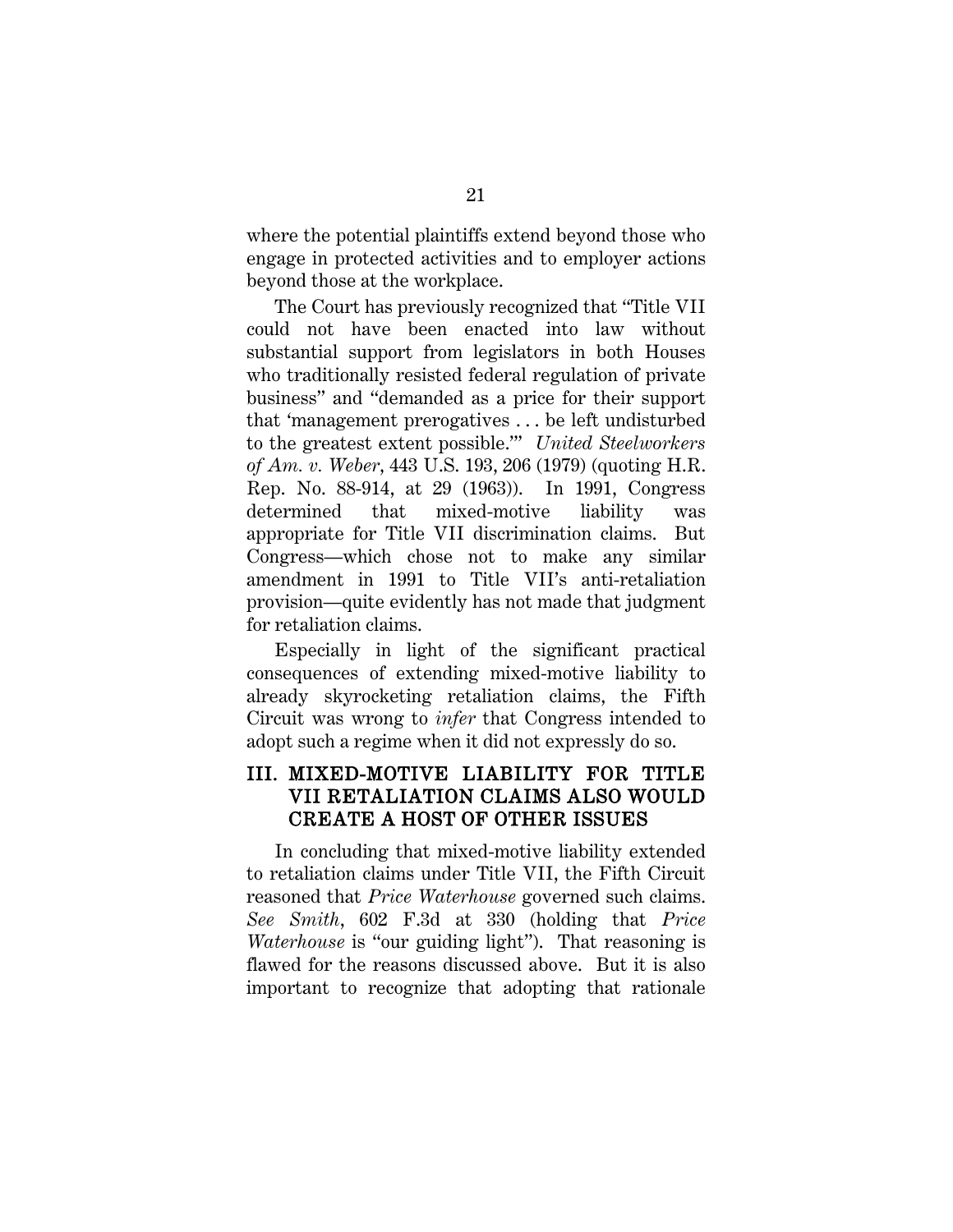would invite a host of different issues that have previously divided the lower courts and would add unnecessary complexity to retaliation trials.

### A. Adopting Mixed-Motive Liability Will Invite If Not Exacerbate The Confusion That Followed Price Waterhouse

The Court's decision in *Price Waterhouse* left open and raised a number of questions regarding mixedmotive liability, which engendered confusion in the lower courts. Congress tried to eliminate some of the confusion by expressly establishing mixed-motive liability in the 1991 Amendments to Title VII's discrimination provision. If the Court takes a step backwards and returns to *Price Waterhouse* here, the prior questions will resurface—and new ones will surely develop—including the following:

*Does the plaintiff have to come forward with direct evidence of discrimination?* A conflict arose after *Price Waterhouse* over whether mixed-motive liability was always available or whether it was available only when the plaintiff came forward with direct evidence of discrimination. *See Desert Palace*, 539 U.S. at 95 (noting circuit conflict on this issue). Justice O'Connor would have required "direct evidence that an illegitimate criterion was a substantial factor in the decision," *Price Waterhouse*, 490 U.S. at 276, but the plurality, *id.* at 251-52, and Justice White, *id.* at 259, would have allowed the plaintiff to use direct or circumstantial evidence. *See Desert Palace*, 539 U.S. at 93-94. In *Desert Palace*, the Court resolved the issue for Title VII discrimination claims primarily based on the text of the 1991 Amendments, 42 U.S.C. § 2000e-2(m), but also cited background principles of civil and criminal law that allow the use of both direct and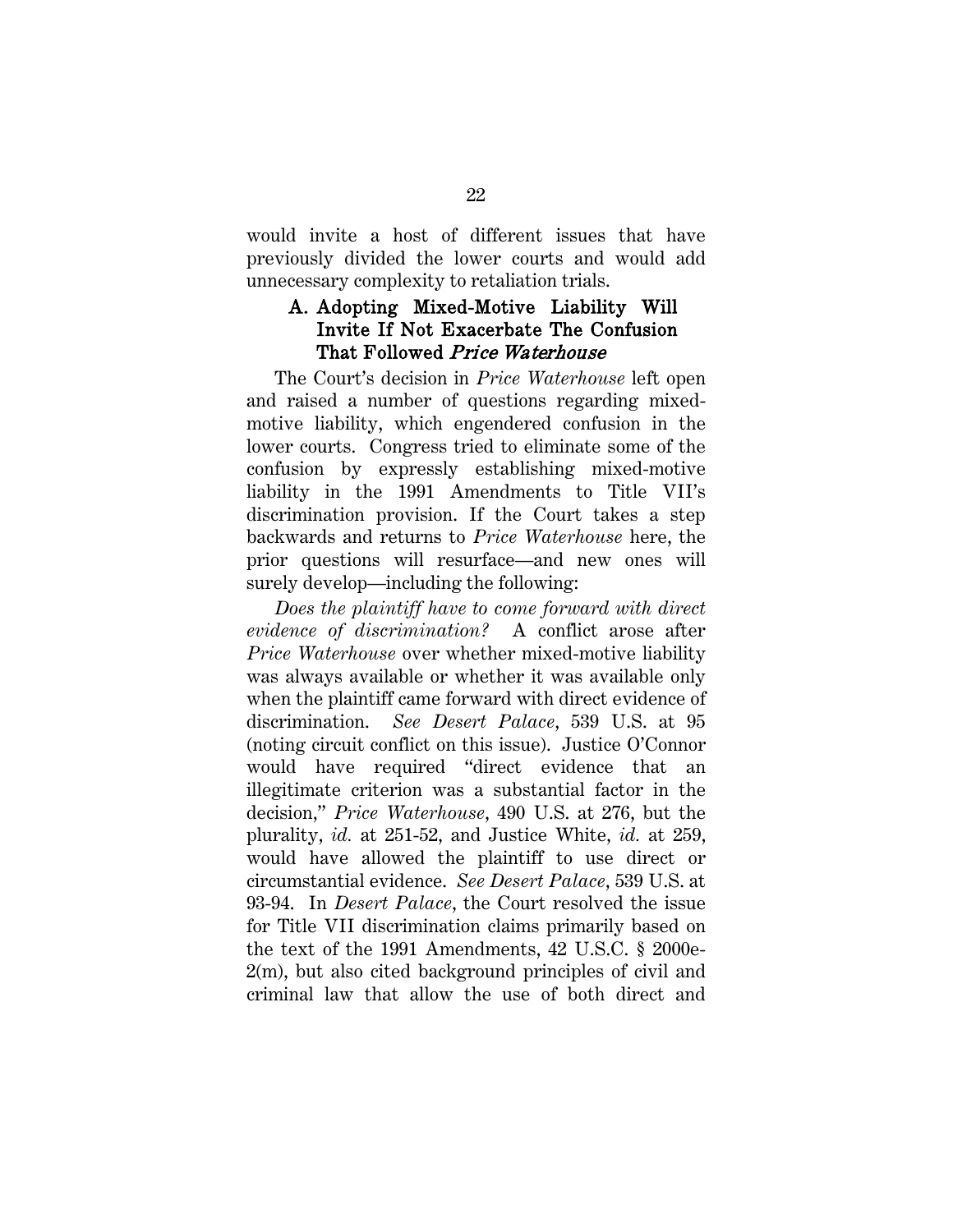circumstantial evidence. *See Desert Palace*, 539 U.S. at 98-101. After *Desert Palace*, lower courts remain divided on whether direct evidence is required in discrimination cases under statutes other than Title VII. *See* James Concannon, *Reprisal Revisited:* Gross v. FBL Financial Services, Inc. *and the End of Mixed-Motive Title VII Retaliation*, 17 Tex. J. on C.L. & C.R. 43, 63-67 (2011). Holding that mixed-motive liability applies to Title VII retaliation claims under *Price Waterhouse* will only increase the confusion.[5](#page-32-0)

*Does the plaintiff have to show that the impermissible factor was a "motivating factor" or a "substantial" factor?* It was unclear after *Price Waterhouse* whether the plaintiff had to show that discrimination was a "motivating" factor or a "substantial" factor in order to receive a mixed motive instruction. The plurality in *Price Waterhouse* would have required the plaintiff to show only that the improper consideration was a "motivating part in an employment decision," 490 U.S. at 258, but Justices

<span id="page-32-0"></span><sup>5</sup> In our view, the answer to this question is that the 1991 Amendments did not change Title VII's anti-retaliation provision, so *Desert Palace* is inapplicable. The Court recognized in *Gross* that "the textual differences between Title VII and the ADEA . . . prevent us from applying *Price Waterhouse* and *Desert Palace* to federal age discrimination claims," and the same reasoning applies to Title VII retaliation claims. *See supra* at 6-9. If the Court found mixed-motive liability for Title VII retaliation claims based on *Price Waterhouse*, direct evidence would be required under Justice O'Connor's opinion, which controls because it was the narrowest ground of decision. *See Marks v. United States*, 430 U.S. 188, 193 (1977) (when there is no majority, the narrowest ground of decision controls). But one way or the other, the lower courts, and perhaps ultimately this Court, will have to sort this out if the Court holds that mixed-motive liability applies to Title VII retaliation claims.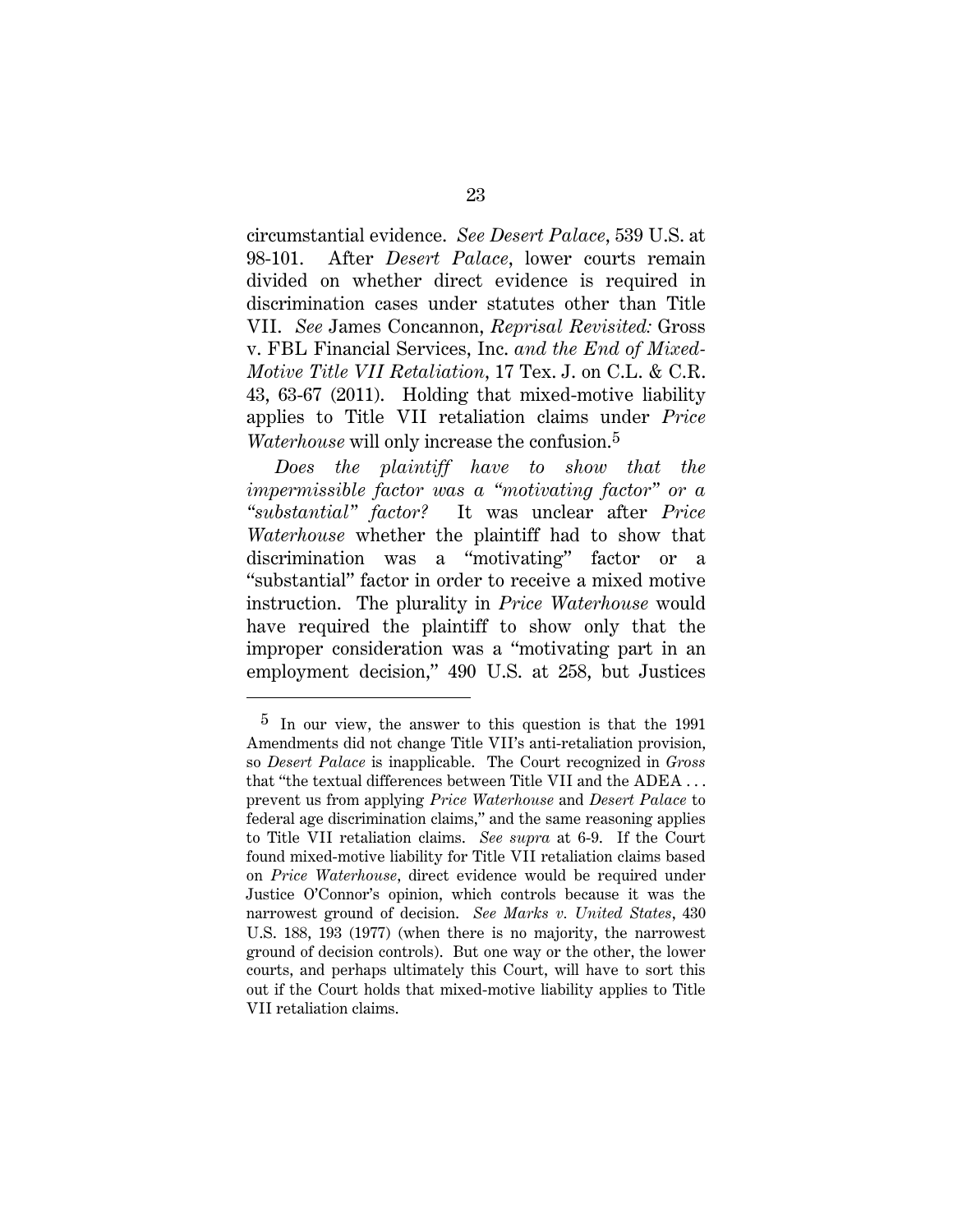White, *id.* at 259, and O'Connor, *id.* at 276, would have required that it be a "substantial factor" in the adverse employment action. *See Desert Palace*, 539 U.S. at 93- 94. The 1991 Amendments adopted the "motivating factor" test, but only for discrimination claims, 42 U.S.C. § 2000e-2(m). If the Court were to return to *Price Waterhouse* for Title VII retaliation claims, this question therefore would reemerge.[6](#page-33-0)

*If the defendant shows that it would have reached the same decision without consideration of the improper factor, is the defendant exonerated from liability or merely damages?* The Court held in *Price Waterhouse* that the "same decision" defense absolved the defendant of liability. *See* 490 U.S. at 258 (plurality); *id.* at 259-60 (opinion of White, J.); *id.* at 276 (opinion of O'Connor, J.). The 1991 Amendment made the "same decision" defense a defense only against damages (not against liability). *See* 42 U.S.C. § 2000e- $5(g)(2)(B)$ . For the retaliation claim at issue here, the district court treated the "same decision" defense as the more limited defense to damages, as in § 2000e-5(g)(2)(B), and that is the EEOC's position. *See supra* at 15-16 & n.3. A decision allowing a mixed-motive theory for retaliation claims would invite confusion on the scope of the "same decision" defense.[7](#page-33-1)

*How would mixed-motive liability interact with the*  McDonnell Douglas *framework*? *Price Waterhouse* left

<span id="page-33-0"></span><sup>6</sup> In our view, the correct answer under *Marks* would be the higher "substantial factor" test adopted by Justices White and O'Connor because it represents a narrower ground of decision.

<span id="page-33-1"></span> $7$  In our view, the correct answer is that the 1991 Amendments do not change Title VII's anti-retaliation provision, so the "same decision" defense would exonerate the defendant from liability under *Price Waterhouse*.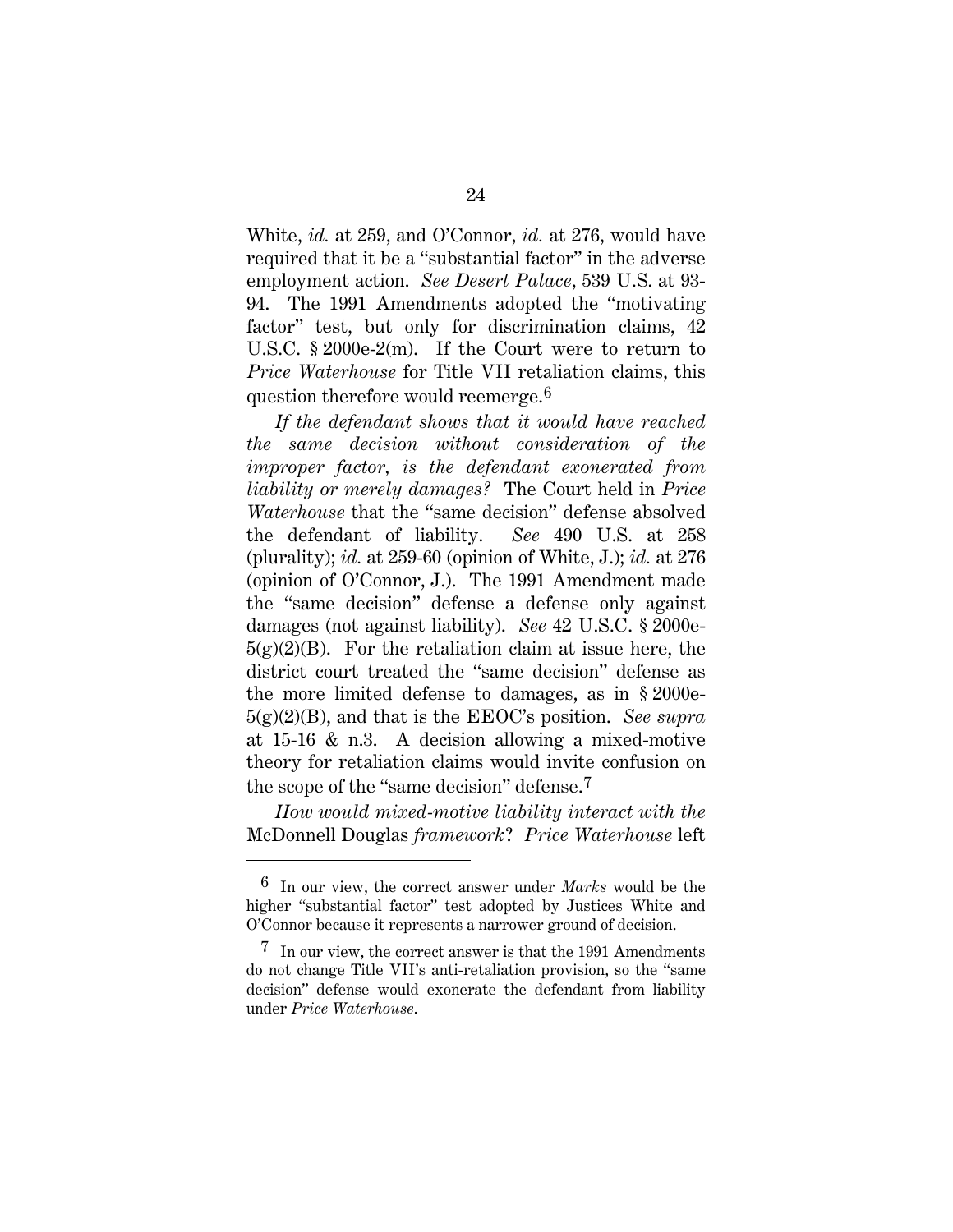open the questions of how the two frameworks interact and whether a plaintiff has to specify whether his case is a pretext or mixed-motive case, or whether he can proceed on both theories. The plurality noted that "[a]t some point in the proceedings, of course, the District Court must decide whether a particular case involves mixed motives. If the plaintiff fails to satisfy the factfinder that it is more likely than not that a forbidden characteristic played a part in the employment decision, then she may prevail only if she proves, following *Burdine*, that the employer's stated reason for its decision is pretextual." 490 U.S. at 247 n.12. Justice O'Connor's view was contingent on the direct evidence requirement: once "all the evidence has been received, the court should determine whether the *McDonnell Douglas* or *Price Waterhouse* framework properly applies to the evidence before it. If the plaintiff has failed to satisfy the *Price Waterhouse* threshold, the case should be decided under the principles enunciated in *McDonnell Douglas* and *Burdine*." *Id.* at 278. There is "widespread confusion" in the lower courts, which have taken various approaches to which framework applies, who decides (the plaintiff or the court), and at what stage in the litigation. *See* Kaitlin Picco, *The Mixed-Motive Mess: Defining and Applying a Mixed Motive Framework*, 26 A.B.A. J. Lab. & Emp. L. 461, 464-65 (2010).[8](#page-34-0)

<span id="page-34-0"></span><sup>8</sup> *See also* Scott Park, *Mixed-Motive Discrimination Cases And Summary Judgment*, 57 United States Attorneys' Bulletin 25, 27-29 (May 2009), *available at* http://www.justice.gov/usao/ eousa/foia\_reading\_room/usab5702.pdf; David Sherwyn & Michael Heise, *The* Gross *Beast of Burden of Proof: Experimental Evidence on How the Burden of Proof Influences Employment*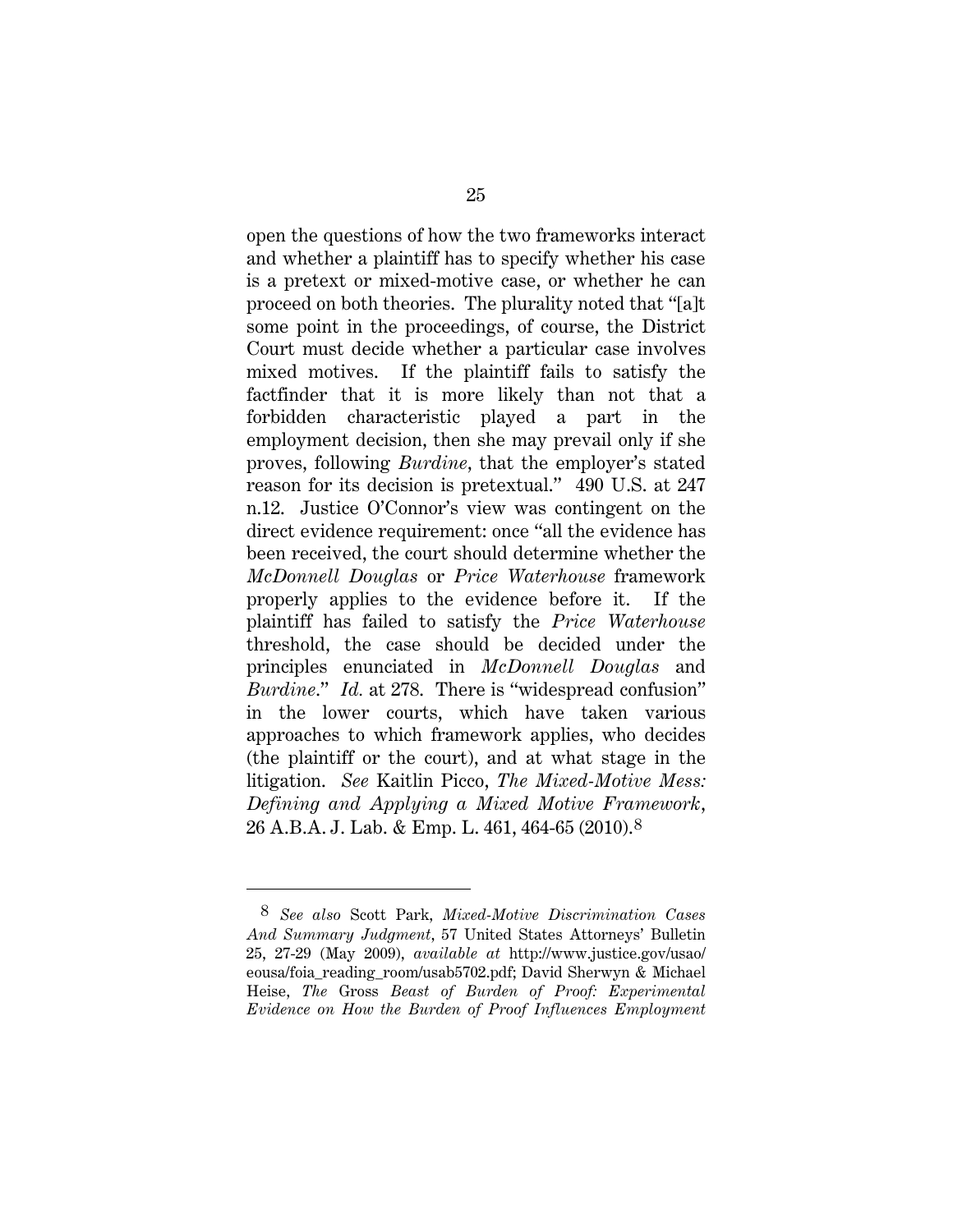In sum, reintroducing the *Price Waterhouse* rule will likely result in confusion among the lower courts on a number of related legal issues that no doubt will require the intervention of this Court. In addition to being costly for the court system, the lack of uniformity will make it difficult for businesses with multijurisdictional operations to order their behavior. That is all the more reason to avoid a ruling that returns the courts to the *Price Waterhouse* chaos.

### B. Adopting Mixed-Motive Liability Will Unnecessarily Complicate Trials

Not only will mixed-motive liability engender conflicts among the lower courts over the governing legal principles under *Price Waterhouse*, it will be difficult for trial courts to *implement* the principles. Justice Kennedy recognized in *Price Waterhouse* that lower courts will "be saddled with the task" of implementing the standards that trigger mixed-motive liability: they will have to "generat[e] a jurisprudence of the meaning of 'substantial factor'" and "will also be required to make the often subtle and difficult distinction between 'direct' and 'indirect' or 'circumstantial' evidence." 490 U.S. at 291. Indeed, as Justice Kennedy observed, "[l]ower courts long have had difficulty applying *McDonnell Douglas* and *Burdine*. Addition of a second burden-shifting mechanism, the application of which itself depends on assessment of credibility and a determination whether evidence is sufficiently direct and substantial, is not likely to lend clarity to the process." *Id.* Ultimately, as Justice Kennedy added: "The Court's attempt at

*Discrimination Case Outcomes*, 42 Ariz. St. L.J. 900, 918-20 (2010).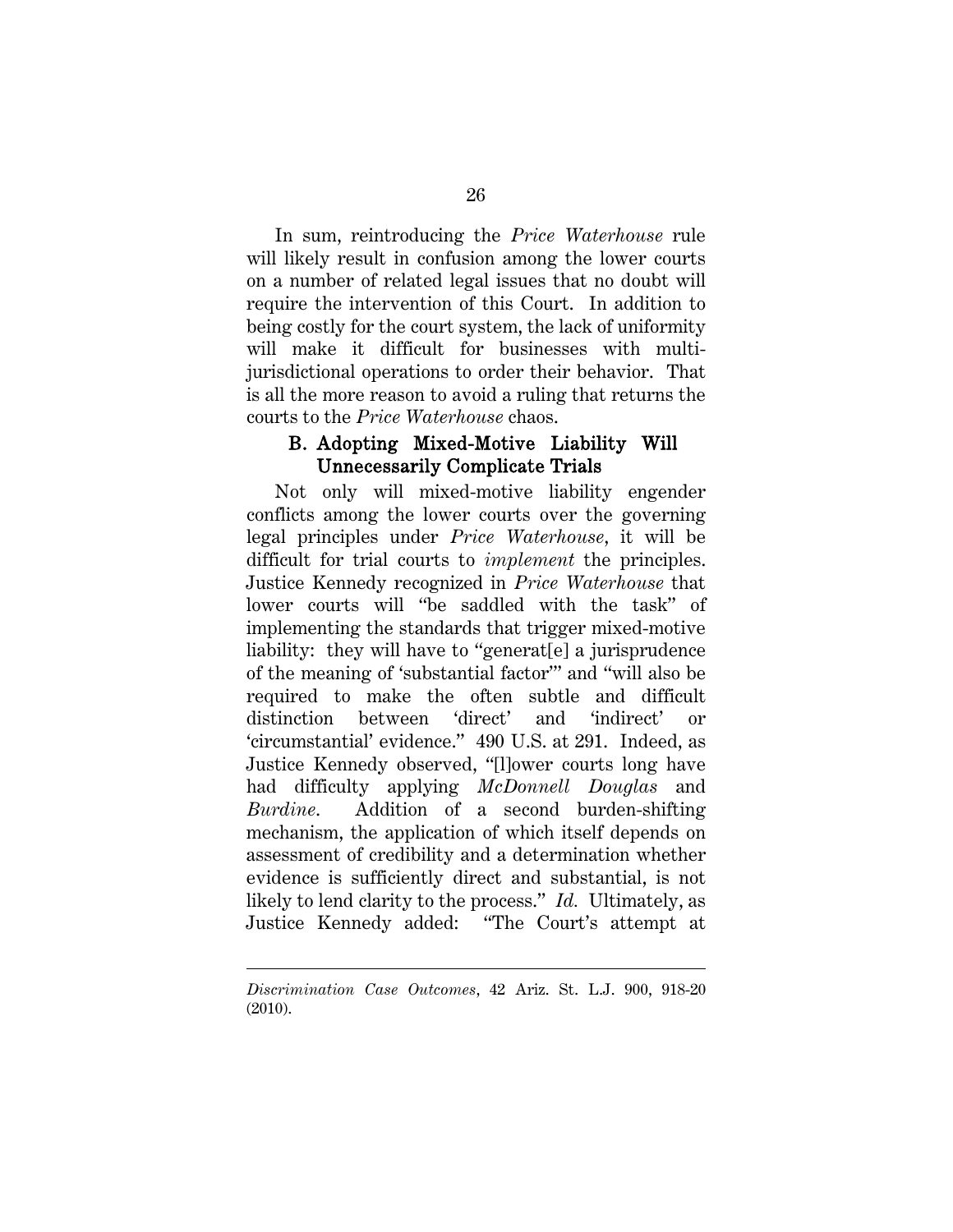refinement provides limited practical benefits at the cost of confusion and complexity, with the attendant risk that the trier of fact will misapprehend the controlling legal principles and reach an incorrect decision." 490 U.S. at 287; *see also id.* at 290.

Justice Kennedy's dissent proved prophetic. As this Court observed in *Gross*, "it has become evident in the years since [*Price Waterhouse*] that its burdenshifting framework is difficult to apply." 557 U.S. at 179. Specifically, "in cases tried to a jury, courts have found it particularly difficult to craft an instruction to explain its burden-shifting framework." *Id.* Indeed, "the problems associated with its application have eliminated any perceivable benefit to extending its framework to ADEA claims." *Id.* The same goes for extending it to Title VII retaliation claims.